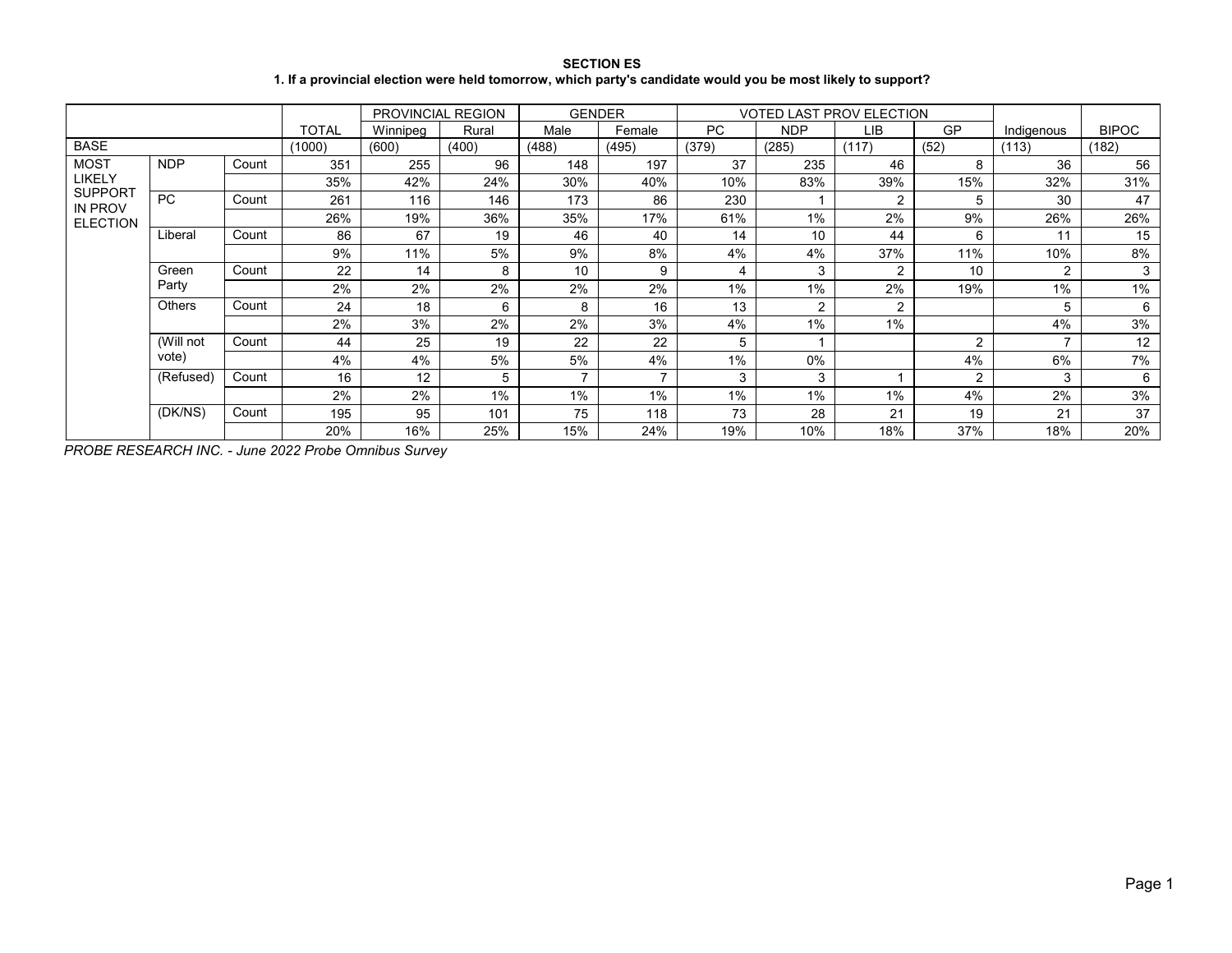**SECTION ES 1. If a provincial election were held tomorrow, which party's candidate would you be most likely to support?**

|                                  |               |       |        |                | AGE       |       |         | <b>MALES</b>   |        |           | <b>FEMALES</b> |                          |
|----------------------------------|---------------|-------|--------|----------------|-----------|-------|---------|----------------|--------|-----------|----------------|--------------------------|
|                                  |               |       | TOTAL  | 18 - 34        | $35 - 54$ | $55+$ | 18 - 34 | $35 - 54$      | $55 +$ | $18 - 34$ | $35 - 54$      | $55+$                    |
| <b>BASE</b>                      |               |       | (1000) | (290)          | (320)     | (390) | (148)   | (157)          | (182)  | (134)     | (155)          | (206)                    |
| <b>MOST</b>                      | <b>NDP</b>    | Count | 351    | 119            | 110       | 122   | 54      | 48             | 46     | 64        | 58             | 76                       |
| LIKELY                           |               |       | 35%    | 41%            | 34%       | 31%   | 36%     | 30%            | 25%    | 48%       | 38%            | 37%                      |
| <b>SUPPORT</b><br><b>IN PROV</b> | <b>PC</b>     | Count | 261    | 68             | 90        | 102   | 54      | 59             | 60     | 13        | 30             | 43                       |
| <b>ELECTION</b>                  |               |       | 26%    | 24%            | 28%       | 26%   | 37%     | 38%            | 33%    | 10%       | 20%            | 21%                      |
|                                  | Liberal       | Count | 86     | 22             | 26        | 39    | 11      | 11             | 24     | 11        | 14             | 15                       |
|                                  |               |       | 9%     | 8%             | 8%        | 10%   | 7%      | 7%             | 13%    | 8%        | 9%             | 7%                       |
|                                  | Green         | Count | 22     | 2              | 9         | 11    |         | 6              | 4      |           | 3              | 6                        |
|                                  | Party         |       | 2%     | 1%             | 3%        | 3%    |         | 4%             | 2%     |           | 2%             | 3%                       |
|                                  | <b>Others</b> | Count | 24     | 13             | 8         | 4     |         | 3              | 3      | 11        | 4              |                          |
|                                  |               |       | 2%     | 4%             | 2%        | 1%    | $1\%$   | 2%             | 2%     | 8%        | 2%             | 0%                       |
|                                  | (Will not     | Count | 44     | 16             | 14        | 13    | 11      | 6              | 6      | 6         | 9              | $\overline{\phantom{a}}$ |
|                                  | vote)         |       | 4%     | 6%             | 4%        | 3%    | 7%      | 4%             | 3%     | 4%        | 6%             | 4%                       |
|                                  | (Refused)     | Count | 16     | $\overline{2}$ | 5         | 9     |         | $\overline{2}$ | 5      |           | 3              | $\overline{4}$           |
|                                  |               |       | 2%     | 1%             | 2%        | 2%    |         | $1\%$          | 3%     |           | 2%             | 2%                       |
|                                  | (DK/NS)       | Count | 195    | 48             | 57        | 90    | 17      | 23             | 35     | 29        | 33             | 56                       |
|                                  |               |       | 20%    | 17%            | 18%       | 23%   | 12%     | 14%            | 19%    | 21%       | 22%            | 27%                      |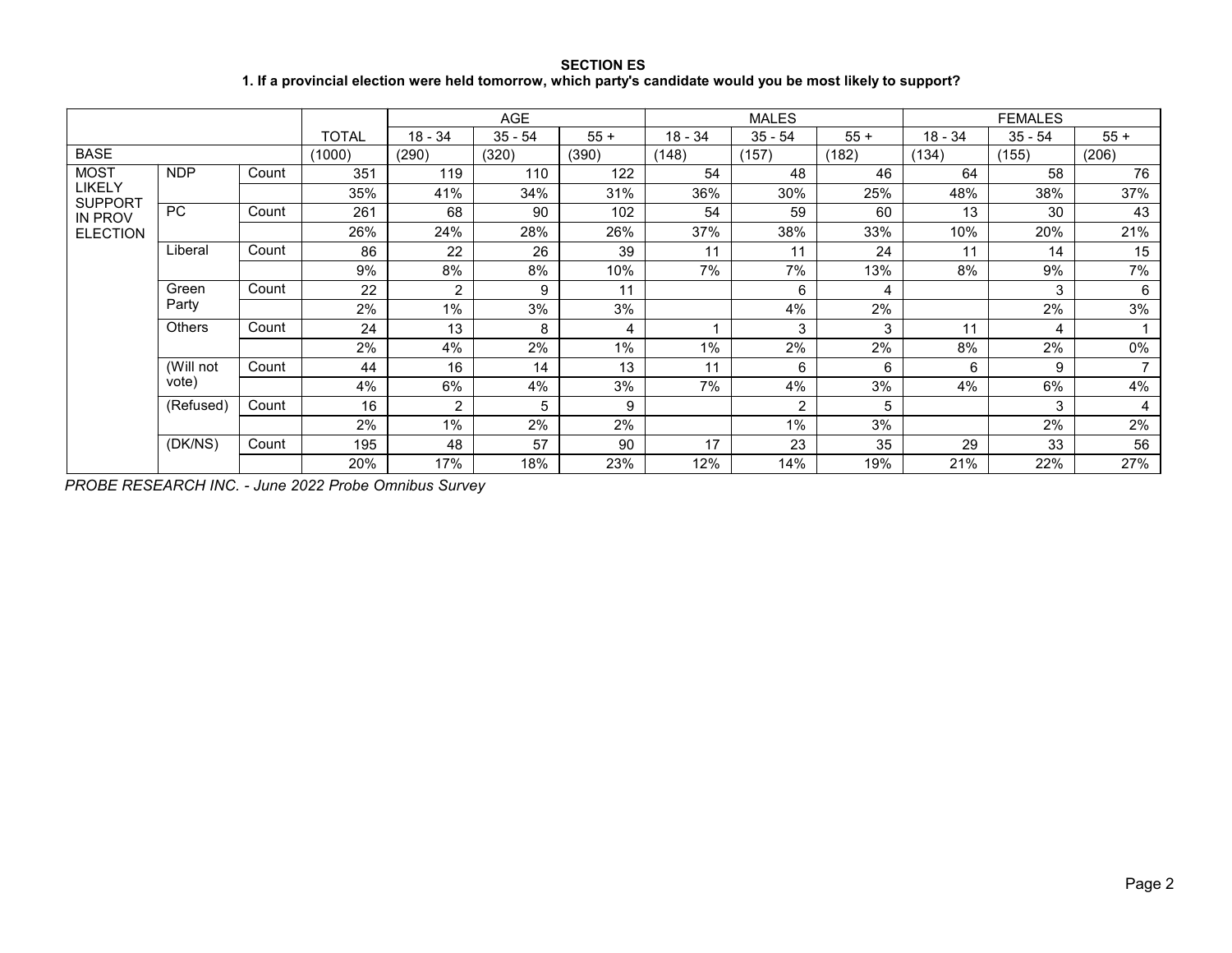**SECTION ES 1. If a provincial election were held tomorrow, which party's candidate would you be most likely to support?**

|                           |               |       |              |            | <b>EDUCATION</b> |           | CHILDREN <16 AT<br><b>HOME</b> |       | <b>RESIDENCE</b> |       |           | <b>HOUSEHOLD INCOME</b> |           |
|---------------------------|---------------|-------|--------------|------------|------------------|-----------|--------------------------------|-------|------------------|-------|-----------|-------------------------|-----------|
|                           |               |       | <b>TOTAL</b> | HS or less | Post-Sec         | Univ Grad | Yes                            | No    | Own              | Rent  | $<$ \$50K | \$50K-\$99K             | $$100K +$ |
| <b>BASE</b>               |               |       | (1000)       | (159)      | (405)            | (422)     | (262)                          | (719) | (743)            | (208) | (176)     | (318)                   | (399)     |
| <b>MOST</b>               | <b>NDP</b>    | Count | 351          | 38         | 128              | 183       | 79                             | 265   | 246              | 98    | 66        | 105                     | 146       |
| LIKELY                    |               |       | 35%          | 24%        | 32%              | 43%       | 30%                            | 37%   | 33%              | 47%   | 38%       | 33%                     | 37%       |
| <b>SUPPORT</b><br>IN PROV | <b>PC</b>     | Count | 261          | 53         | 120              | 87        | 86                             | 173   | 216              | 30    | 28        | 97                      | 106       |
| <b>ELECTION</b>           |               |       | 26%          | 34%        | 30%              | 20%       | 33%                            | 24%   | 29%              | 15%   | 16%       | 31%                     | 27%       |
|                           | Liberal       | Count | 86           | 10         | 29               | 46        | 18                             | 68    | 62               | 21    | 16        | 31                      | 36        |
|                           |               |       | 9%           | 6%         | 7%               | 11%       | 7%                             | 9%    | 8%               | 10%   | 9%        | 10%                     | 9%        |
|                           | Green         | Count | 22           | 4          | 9                | 9         | 5                              | 17    | 18               | 3     | 8         | 4                       | 8         |
|                           | Party         |       | 2%           | 3%         | 2%               | 2%        | 2%                             | 2%    | 2%               | 1%    | 5%        | 1%                      | 2%        |
|                           | <b>Others</b> | Count | 24           |            | 15               | 8         | 13                             | 10    | 15               | 6     | 6         | $\overline{2}$          | 14        |
|                           |               |       | 2%           | 0%         | 4%               | 2%        | 5%                             | $1\%$ | 2%               | 3%    | 4%        | 1%                      | 3%        |
|                           | (Will not     | Count | 44           | 5          | 25               | 13        | 17                             | 27    | 31               | 11    | 9         | 17                      | 15        |
|                           | vote)         |       | 4%           | 3%         | 6%               | 3%        | 6%                             | 4%    | 4%               | 5%    | 5%        | 5%                      | 4%        |
|                           | (Refused)     | Count | 16           |            | 5                | 6         | 6                              | 9     | 12               | 3     | 3         | 3                       | 3         |
|                           |               |       | 2%           | 3%         | 1%               | 2%        | 2%                             | $1\%$ | 2%               | 2%    | 2%        | 1%                      | 1%        |
|                           | (DK/NS)       | Count | 195          | 44         | 75               | 70        | 38                             | 148   | 144              | 36    | 38        | 58                      | 71        |
|                           |               |       | 20%          | 27%        | 18%              | 17%       | 14%                            | 21%   | 19%              | 17%   | 22%       | 18%                     | 18%       |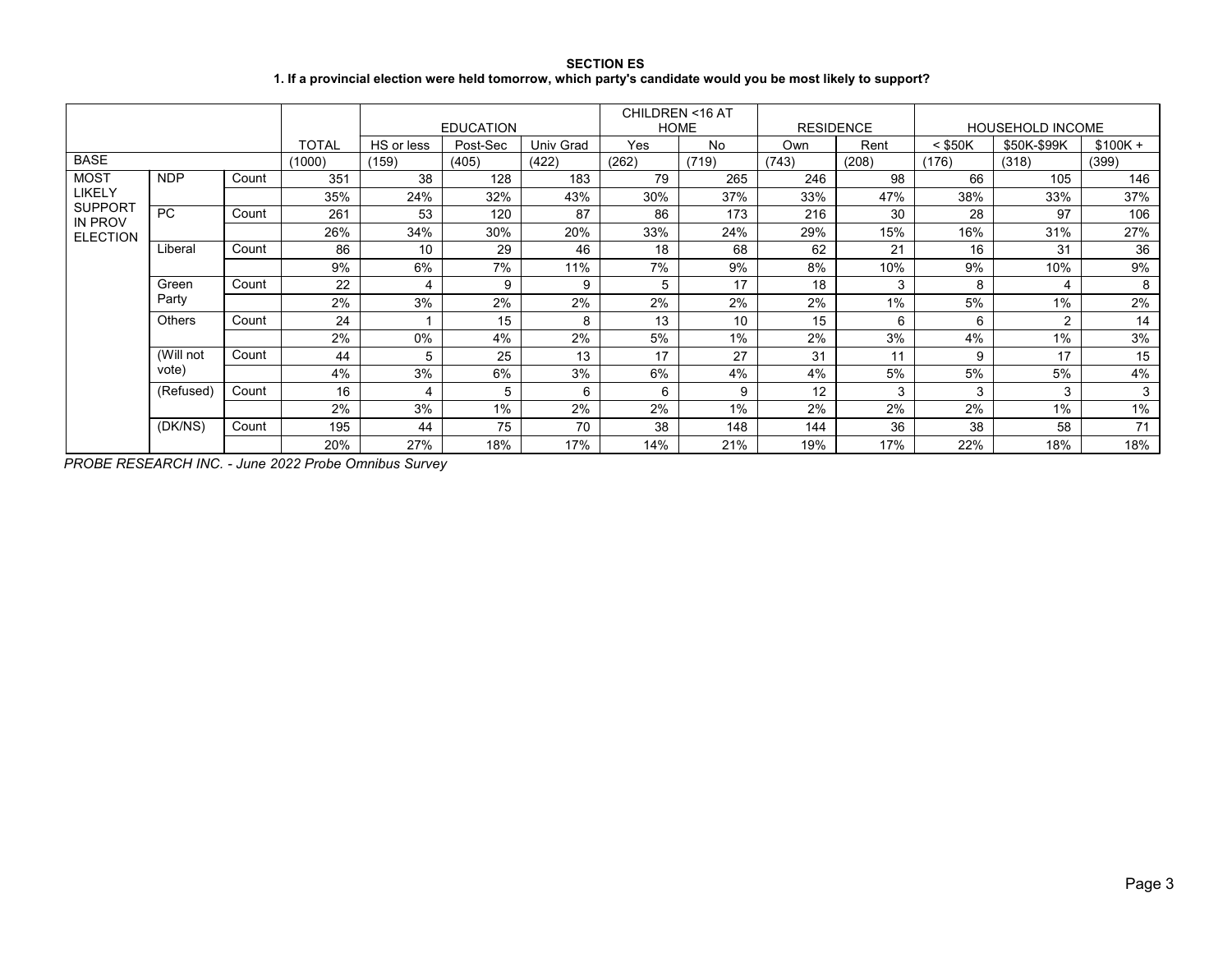### **2. Even though you have not decided whom you would vote for, is there nonetheless a provincial party's candidate that you think you might want to support or are currently leaning toward?**

|                |               |       |              | <b>PROVINCIAL REGION</b> |       |       | <b>GENDER</b> |           | <b>VOTED LAST PROV ELECTION</b> |                |                |                          |              |
|----------------|---------------|-------|--------------|--------------------------|-------|-------|---------------|-----------|---------------------------------|----------------|----------------|--------------------------|--------------|
|                |               |       | <b>TOTAL</b> | Winnipeg                 | Rural | Male  | Female        | <b>PC</b> | <b>NDP</b>                      | LІB            | GP             | Indigenous               | <b>BIPOC</b> |
| <b>BASE</b>    |               |       | (1000)       | (600)                    | (400) | (488) | (495)         | (379)     | (285)                           | (117)          | (52)           | (113)                    | (182)        |
| SUPPORT.       | <b>NDP</b>    | Count | 377          | 266                      | 111   | 158   | 214           | 40        | 243                             | 51             | 12             | 41                       | 65           |
| <b>LEANING</b> |               |       | 38%          | 44%                      | 28%   | 32%   | 43%           | 10%       | 85%                             | 44%            | 23%            | 36%                      | 35%          |
| <b>TOWARD</b>  | <b>PC</b>     | Count | 289          | 127                      | 163   | 185   | 102           | 253       |                                 | 4              | 5              | 33                       | 51           |
|                |               |       | 29%          | 21%                      | 41%   | 38%   | 21%           | 67%       | $1\%$                           | 3%             | 9%             | 29%                      | 28%          |
|                | Liberal       | Count | 106          | 79                       | 27    | 54    | 52            | 18        | 12                              | 49             | 6              | 13                       | 24           |
|                |               |       | 11%          | 13%                      | 7%    | 11%   | 10%           | 5%        | 4%                              | 42%            | 11%            | 11%                      | 13%          |
|                | Green         | Count | 28           | 15                       | 13    | 12    | 13            | 4         | 5                               | 2              | 12             | 2                        | 4            |
|                | Party         |       | 3%           | 3%                       | 3%    | 2%    | 3%            | $1\%$     | 2%                              | 2%             | 24%            | 1%                       | 2%           |
|                | <b>Others</b> | Count | 30           | 19                       | 11    | 13    | 16            | 18        | 3                               | $\overline{2}$ |                | $\overline{\phantom{0}}$ | 9            |
|                |               |       | 3%           | 3%                       | 3%    | 3%    | 3%            | 5%        | 1%                              | $1\%$          |                | 7%                       | 5%           |
|                | (Will not     | Count | 45           | 25                       | 20    | 22    | 23            | 5         |                                 |                | $\overline{2}$ | $\overline{\phantom{0}}$ | 12           |
|                | vote)         |       | 4%           | 4%                       | 5%    | 5%    | 5%            | $1\%$     | 0%                              |                | 4%             | 6%                       | 7%           |
|                | (Refused)     | Count | 20           | 15                       | 6     | 9     | 10            | 4         | 3                               |                | $\mathfrak{p}$ | 3                        | 6            |
|                |               |       | 2%           | 2%                       | 1%    | 2%    | 2%            | $1\%$     | $1\%$                           | $1\%$          | 4%             | 2%                       | 3%           |
|                | (DK/NS)       | Count | 104          | 54                       | 50    | 34    | 66            | 38        | 16                              | 8              | 13             | 8                        | 12           |
|                |               |       | 10%          | 9%                       | 13%   | 7%    | 13%           | 10%       | 6%                              | 7%             | 25%            | 7%                       | 6%           |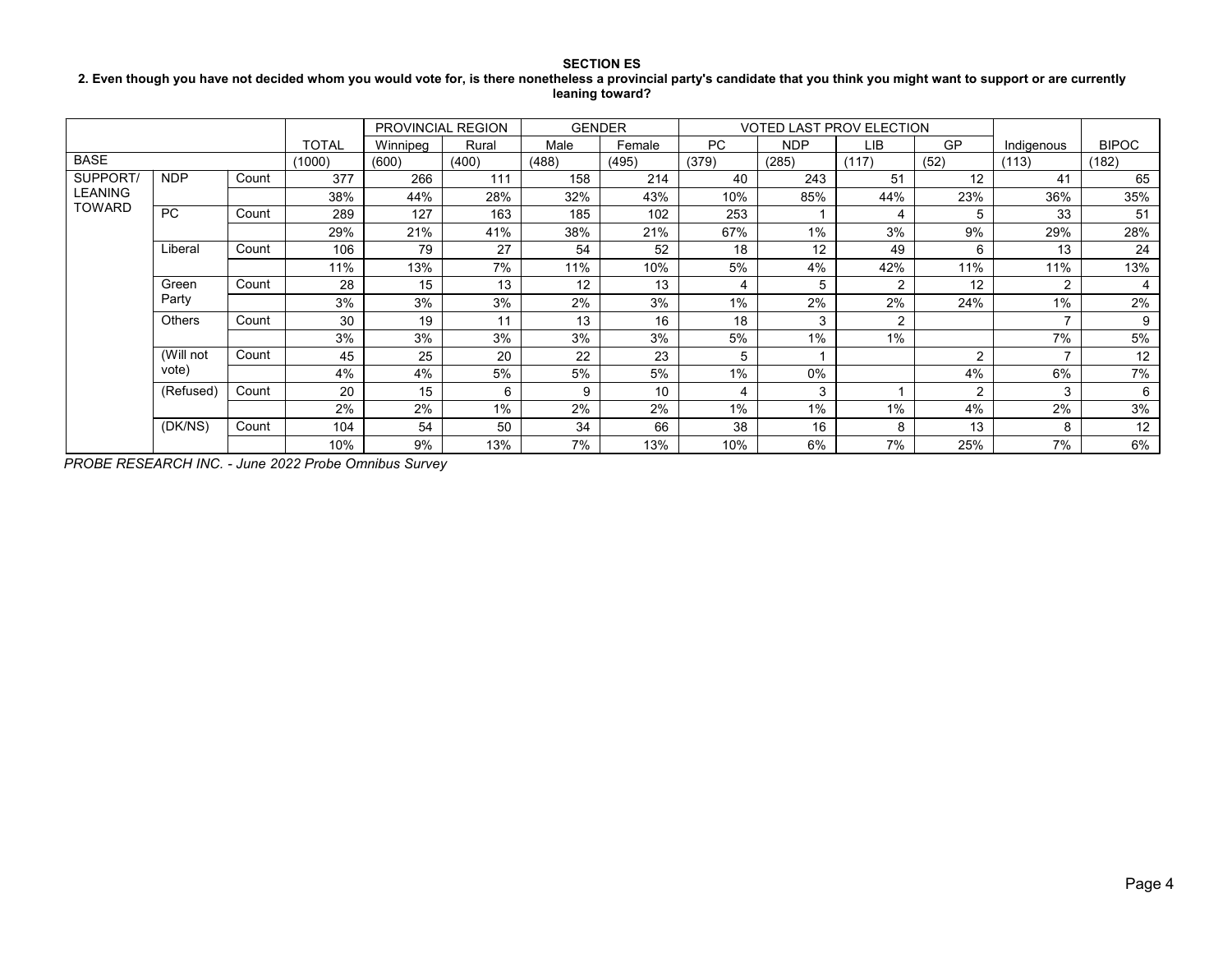# **2. Even though you have not decided whom you would vote for, is there nonetheless a provincial party's candidate that you think you might want to support or are currently leaning toward?**

|                                 |               |       |              |                | <b>AGE</b> |       |           | <b>MALES</b>   |       |           | <b>FEMALES</b> |                |
|---------------------------------|---------------|-------|--------------|----------------|------------|-------|-----------|----------------|-------|-----------|----------------|----------------|
|                                 |               |       | <b>TOTAL</b> | $18 - 34$      | 35 - 54    | $55+$ | $18 - 34$ | $35 - 54$      | $55+$ | $18 - 34$ | $35 - 54$      | $55+$          |
| <b>BASE</b>                     |               |       | (1000)       | (290)          | (320)      | (390) | (148)     | (157)          | (182) | (134)     | (155)          | (206)          |
| SUPPORT/                        | <b>NDP</b>    | Count | 377          | 127            | 119        | 131   | 56        | 51             | 51    | 70        | 64             | 80             |
| <b>LEANING</b><br><b>TOWARD</b> |               |       | 38%          | 44%            | 37%        | 34%   | 38%       | 33%            | 28%   | 53%       | 41%            | 39%            |
|                                 | PC            | Count | 289          | 73             | 102        | 115   | 54        | 65             | 66    | 17        | 36             | 49             |
|                                 |               |       | 29%          | 25%            | 32%        | 29%   | 37%       | 41%            | 36%   | 13%       | 23%            | 24%            |
|                                 | Liberal       | Count | 106          | 32             | 30         | 44    | 16        | 13             | 25    | 16        | 17             | 19             |
|                                 |               |       | 11%          | 11%            | 9%         | 11%   | 11%       | 8%             | 14%   | 12%       | 11%            | 9%             |
|                                 | Green         | Count | 28           | $\overline{2}$ | 12         | 14    |           | 6              | 6     |           | 6              | $\overline{ }$ |
|                                 | Party         |       | 3%           | 1%             | 4%         | 4%    |           | 4%             | 3%    |           | 4%             | 4%             |
|                                 | <b>Others</b> | Count | 30           | 16             | 8          | 6     | 5         | 4              | 5     | 11        | 4              |                |
|                                 |               |       | 3%           | 6%             | 3%         | $1\%$ | 3%        | 2%             | 3%    | 8%        | 2%             | 0%             |
|                                 | (Will not     | Count | 45           | 16             | 14         | 14    | 11        | 6              | 6     | 6         | 9              | 8              |
|                                 | vote)         |       | 4%           | 6%             | 4%         | 4%    | 7%        | 4%             | 3%    | 4%        | 6%             | 4%             |
|                                 | (Refused)     | Count | 20           | 4              | 5          | 10    |           | $\overline{2}$ | 6     | 2         | 3              | $\overline{4}$ |
|                                 |               |       | 2%           | 2%             | 2%         | 3%    |           | $1\%$          | 4%    | 2%        | 2%             | 2%             |
|                                 | (DK/NS)       | Count | 104          | 19             | 29         | 56    | 6         | 10             | 18    | 11        | 18             | 38             |
|                                 |               |       | 10%          | 7%             | 9%         | 14%   | 4%        | 7%             | 10%   | 8%        | 11%            | 18%            |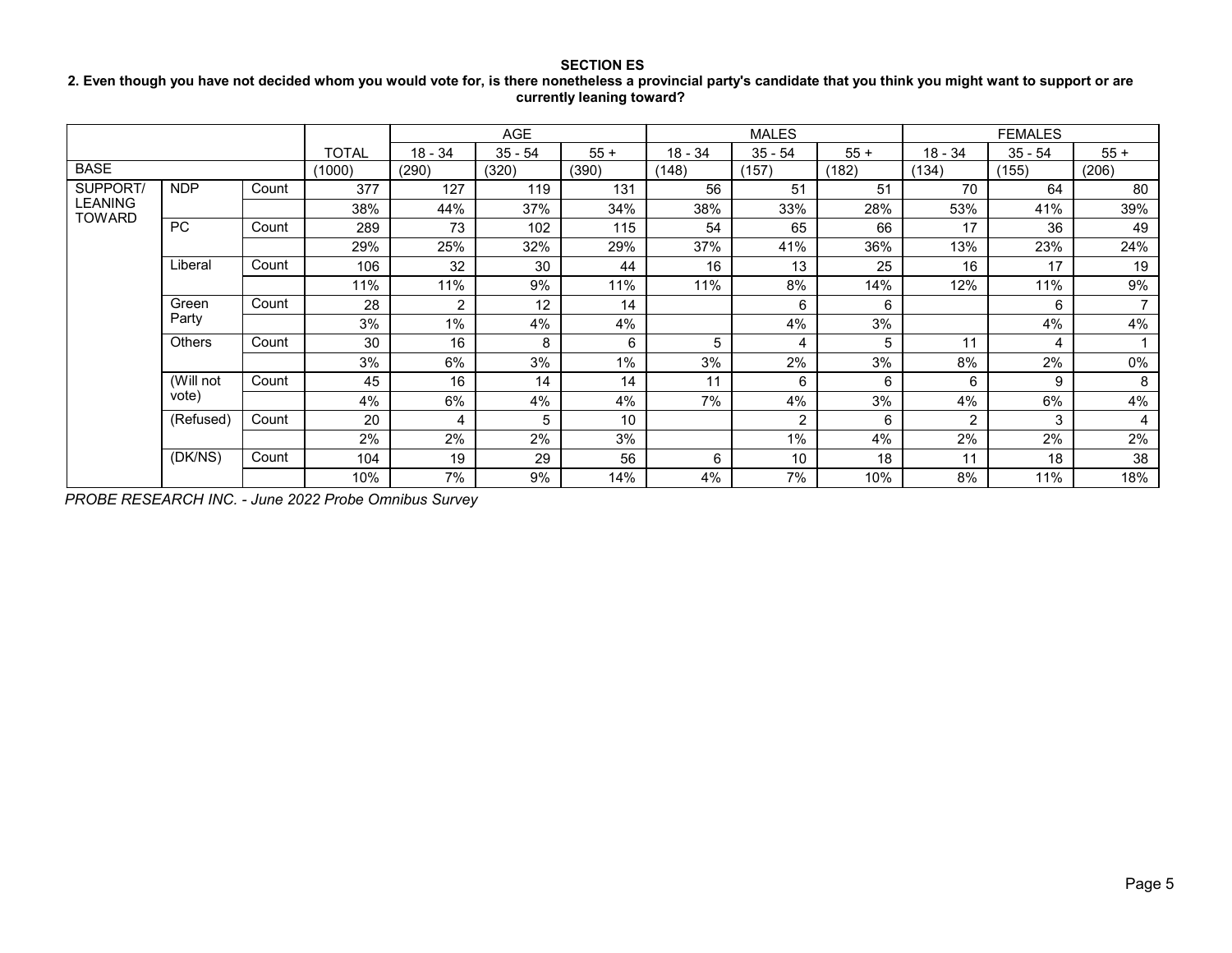### **SECTION ES 2. Even though you have not decided whom you would vote for, is there nonetheless a provincial party's candidate that you think you might want to support or are currently leaning toward?**

|                |               |       |        |            | <b>EDUCATION</b> |           | CHILDREN <16 AT | <b>HOME</b> | <b>RESIDENCE</b> |                |                | <b>HOUSEHOLD INCOME</b> |           |
|----------------|---------------|-------|--------|------------|------------------|-----------|-----------------|-------------|------------------|----------------|----------------|-------------------------|-----------|
|                |               |       | TOTAL  | HS or less | Post-Sec         | Univ Grad | Yes             | No          | Own              | Rent           | $<$ \$50K      | \$50K-\$99K             | $$100K +$ |
| <b>BASE</b>    |               |       | (1000) | (159)      | (405)            | (422)     | (262)           | (719)       | (743)            | (208)          | (176)          | (318)                   | (399)     |
| <b>SUPPORT</b> | <b>NDP</b>    | Count | 377    | 40         | 142              | 193       | 85              | 286         | 271              | 100            | 72             | 112                     | 158       |
| <b>LEANING</b> |               |       | 38%    | 25%        | 35%              | 46%       | 32%             | 40%         | 36%              | 48%            | 41%            | 35%                     | 40%       |
| TOWARD         | PC.           | Count | 289    | 58         | 129              | 102       | 93              | 194         | 243              | 32             | 30             | 106                     | 124       |
|                |               |       | 29%    | 36%        | 32%              | 24%       | 36%             | 27%         | 33%              | 15%            | 17%            | 33%                     | 31%       |
|                | Liberal       | Count | 106    | 13         | 35               | 56        | 20              | 84          | 70               | 29             | 22             | 36                      | 42        |
|                |               |       | 11%    | 8%         | 9%               | 13%       | 8%              | 12%         | 9%               | 14%            | 12%            | 11%                     | 11%       |
|                | Green         | Count | 28     | 6          | 11               | 11        | 5               | 23          | 23               | 3              | 10             | 6                       | 10        |
|                | Party         |       | 3%     | 4%         | 3%               | 3%        | 2%              | 3%          | 3%               | $1\%$          | 6%             | 2%                      | 3%        |
|                | <b>Others</b> | Count | 30     | 2          | 17               | 8         | 13              | 13          | 16               | $\overline{ }$ | $\overline{ }$ | 5                       | 15        |
|                |               |       | 3%     | 1%         | 4%               | 2%        | 5%              | 2%          | 2%               | 3%             | 4%             | 2%                      | 4%        |
|                | (Will not     | Count | 45     | 5          | 26               | 13        | 17              | 28          | 32               | 11             | 9              | 18                      | 15        |
|                | vote)         |       | 4%     | 3%         | 6%               | 3%        | 6%              | 4%          | 4%               | 5%             | 5%             | 6%                      | 4%        |
|                | (Refused)     | Count | 20     | 5          | 6                | 6         | 6               | 11          | 14               | 3              | 3              | 4                       | 3         |
|                |               |       | 2%     | 3%         | 1%               | 2%        | 2%              | 1%          | 2%               | 2%             | 2%             | $1\%$                   | $1\%$     |
|                | (DK/NS)       | Count | 104    | 29         | 40               | 33        | 22              | 79          | 74               | 24             | 22             | 31                      | 31        |
|                |               |       | 10%    | 18%        | 10%              | 8%        | 8%              | 11%         | 10%              | 11%            | 13%            | 10%                     | 8%        |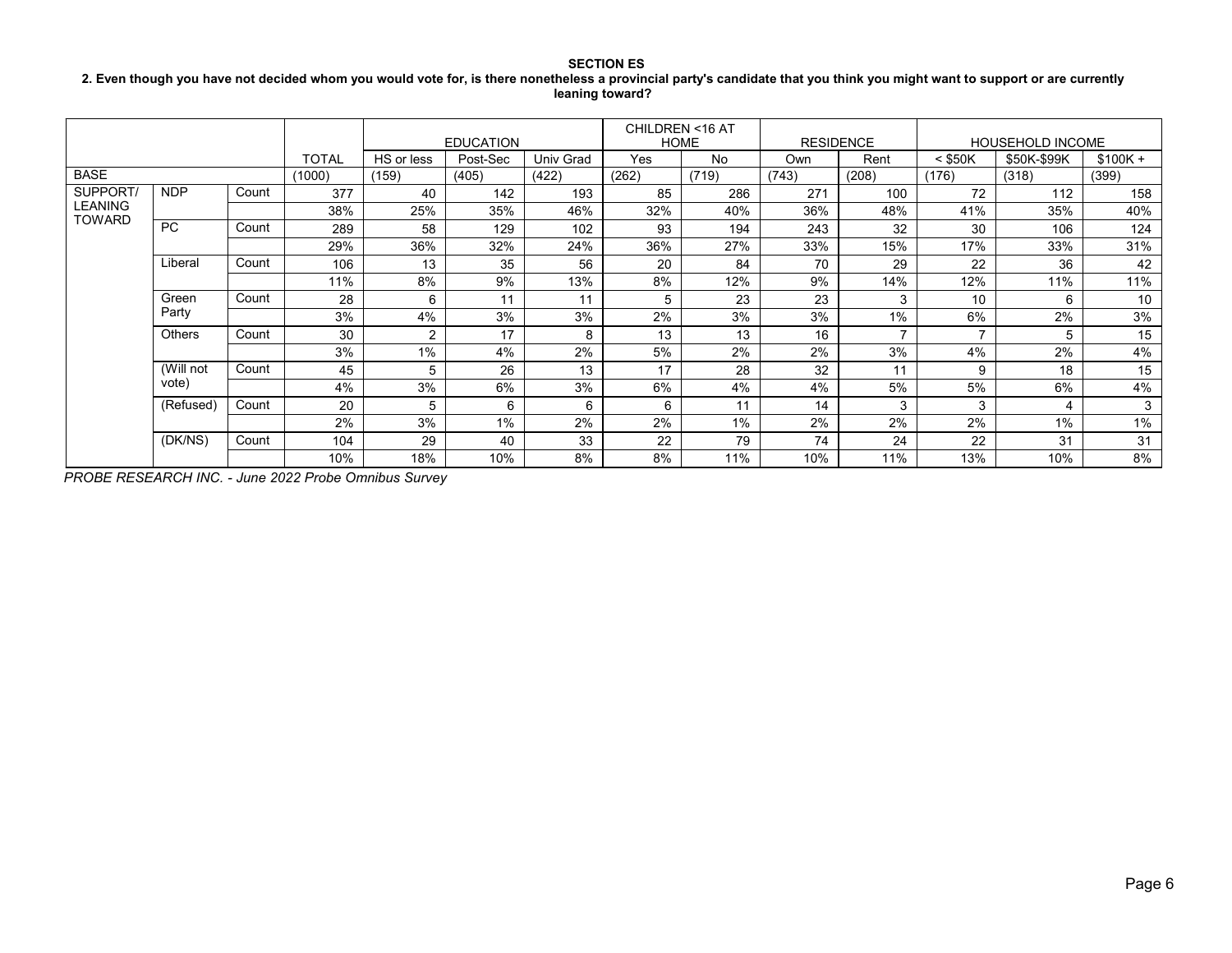#### **1. If a provincial election were held tomorrow, which party's candidate would you be most likely to support?**

**2. Even though you have not decided whom you would vote for, is there nonetheless a provincial party's candidate that you think you might want to support or are currently leaning toward? \*\* SUMMARY OF DECIDED VOTING/LEANING \*\***

|                             |                    |              |          | PROVINCIAL REGION |       | <b>GENDER</b> |           | <b>VOTED LAST PROV ELECTION</b> |       |      |            |              |
|-----------------------------|--------------------|--------------|----------|-------------------|-------|---------------|-----------|---------------------------------|-------|------|------------|--------------|
|                             |                    | <b>TOTAL</b> | Winnipea | Rural             | Male  | Female        | <b>PC</b> | <b>NDP</b>                      | LIB.  | GP   | Indiaenous | <b>BIPOC</b> |
| <b>BASE: DECIDED VOTERS</b> |                    | (831)        | (507)    | (324)             | (422) | (397)         | (332)     | (264)                           | (108) | (35) | (96)       | (153)        |
| DECIDED VOTE/               | <b>NDP</b>         | 45%          | 52%      | 34%               | 37%   | 54%           | 12%       | 92%                             | 48%   | 34%  | 43%        | 42%          |
| <b>LEANING IN PROV</b>      | <b>PC</b>          | 35%          | 25%      | 50%               | 44%   | 26%           | 76%       | 1%                              | 3%    | 14%  | 34%        | 33%          |
| <b>ELECTION</b>             | Liberal            | 13%          | 16%      | 8%                | 13%   | 13%           | 5%        | 4%                              | 46%   | 16%  | 13%        | 16%          |
|                             | <b>Green Party</b> | 3%           | 3%       | 4%                | 3%    | 3%            | 1%        | 2%                              | 2%    | 36%  | 2%         | 3%           |
|                             | <b>Others</b>      | 4%           | 4%       | 3%                | 3%    | 4%            | 5%        | 1%                              | 1%    |      | 8%         | 6%           |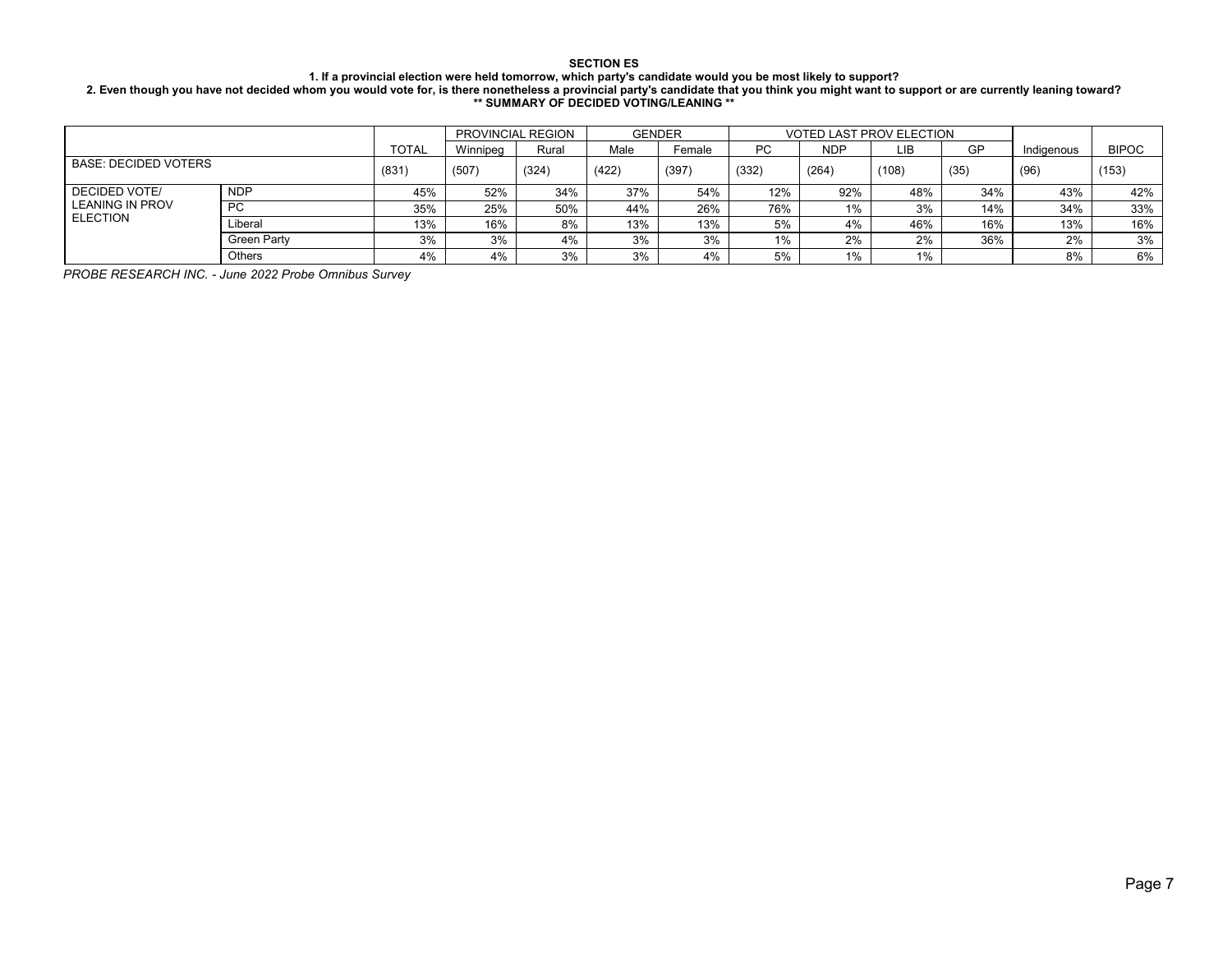**1. If a provincial election were held tomorrow, which party's candidate would you be most likely to support?**

**2. Even though you have not decided whom you would vote for, is there nonetheless a provincial party's candidate that you think you might want to support or are currently leaning toward? \*\* SUMMARY OF DECIDED VOTING/LEANING \*\***

|                                           |             |              |           | <b>AGE</b> |       |           | <b>MALES</b> |       |         | <b>FEMALES</b> |       |
|-------------------------------------------|-------------|--------------|-----------|------------|-------|-----------|--------------|-------|---------|----------------|-------|
|                                           |             | <b>TOTAL</b> | $18 - 34$ | $35 - 54$  | $55+$ | $18 - 34$ | $35 - 54$    | $55+$ | 18 - 34 | 35 - 54        | $55+$ |
| <b>BASE: DECIDED VOTERS</b>               | (831)       | (250)        | (271)     | (310)      | (131) | (139)     | (152)        | (115) | (126)   | (156)          |       |
| <b>DECIDED VOTE/</b>                      | <b>NDP</b>  | 45%          | 51%       | 44%        | 42%   | 42%       | 37%          | 33%   | 61%     | 51%            | 51%   |
| <b>LEANING IN PROV</b><br><b>ELECTION</b> | <b>PC</b>   | 35%          | 29%       | 38%        | 37%   | 41%       | 47%          | 43%   | 15%     | 29%            | 31%   |
|                                           | Liberal     | 13%          | 13%       | 11%        | 14%   | 12%       | 10%          | 16%   | 14%     | 13%            | 12%   |
|                                           | Green Party | 3%           | $1\%$     | 4%         | 5%    |           | 4%           | 4%    |         | 4%             | 5%    |
|                                           | Others      | 4%           | 6%        | 3%         | 2%    | 4%        | 3%           | 3%    | 10%     | 3%             | 1%    |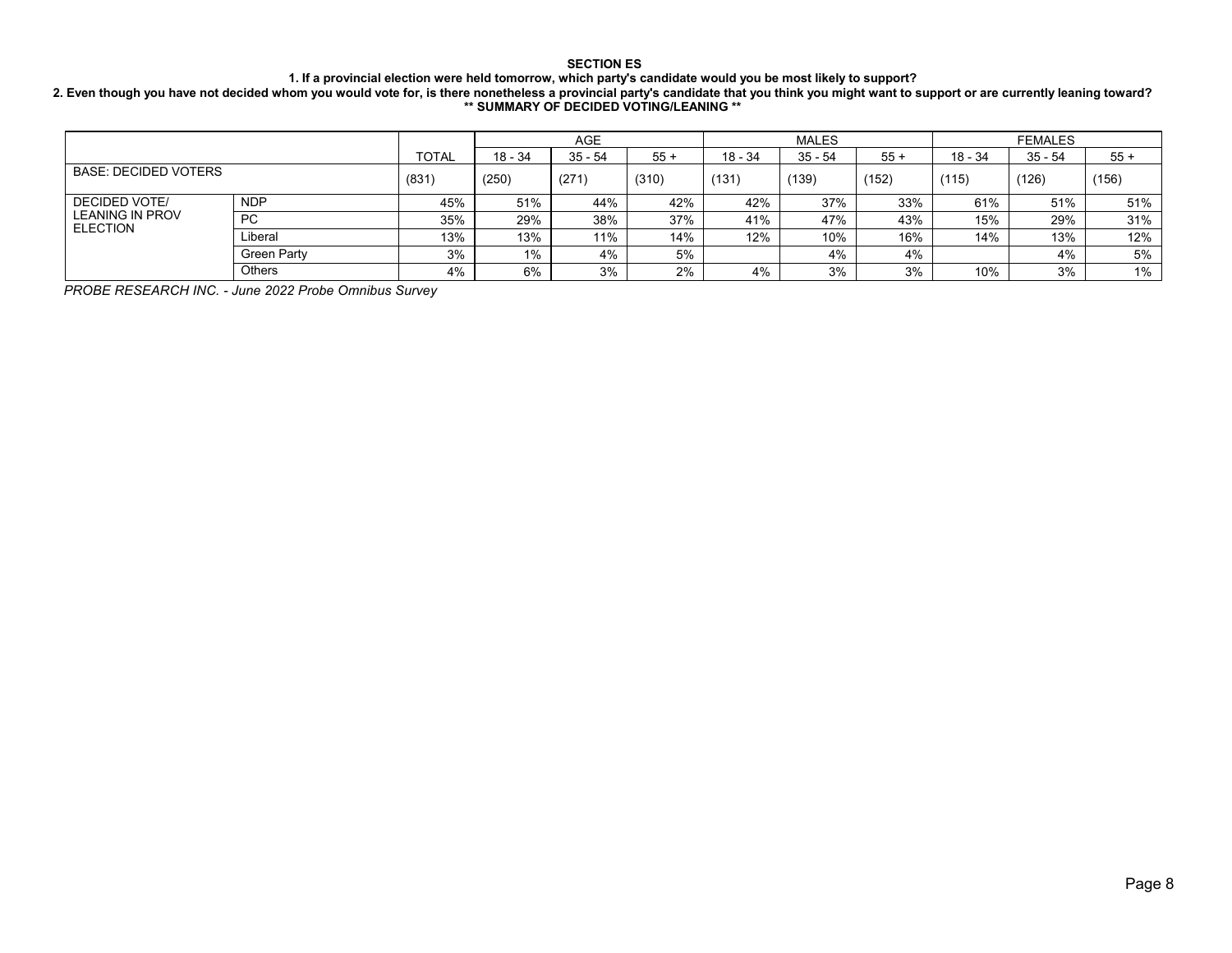#### **1. If a provincial election were held tomorrow, which party's candidate would you be most likely to support?**

**2. Even though you have not decided whom you would vote for, is there nonetheless a provincial party's candidate that you think you might want to support or are currently leaning toward? \*\* SUMMARY OF DECIDED VOTING/LEANING \*\***

|                             |               |              |            |                  |           |       | CHILDREN <16 AT |       |           |           |                         |           |
|-----------------------------|---------------|--------------|------------|------------------|-----------|-------|-----------------|-------|-----------|-----------|-------------------------|-----------|
|                             |               |              |            | <b>EDUCATION</b> |           |       | <b>HOME</b>     |       | RESIDENCE |           | <b>HOUSEHOLD INCOME</b> |           |
|                             |               | <b>TOTAL</b> | HS or less | Post-Sec         | Univ Grad | Yes   | No              | Own   | Rent      | $<$ \$50K | \$50K-\$99K             | $$100K +$ |
| <b>BASE: DECIDED VOTERS</b> |               | (831)        | (119)      | (334)            | (370)     | (217) | (600)           | (624) | (170)     | (142)     | (265)                   | (349)     |
| DECIDED VOTE/               | <b>NDP</b>    | 45%          | 34%        | 43%              | 52%       | 39%   | 48%             | 43%   | 59%       | 51%       | 42%                     | 45%       |
| LEANING IN PROV             | <b>PC</b>     | 35%          | 48%        | 39%              | 27%       | 43%   | 32%             | 39%   | 19%       | 21%       | 40%                     | 35%       |
| <b>ELECTION</b>             | Liberal       | 13%          | 11%        | 10%              | 15%       | 9%    | 14%             | 11%   | 17%       | 15%       | 13%                     | 12%       |
|                             | Green Party   | 3%           | 5%         | 3%               | 3%        | 2%    | 4%              | 4%    | 2%        | 7%        | 2%                      | 3%        |
|                             | <b>Others</b> | 4%           | 2%         | 5%               | 2%        | 6%    | 2%              | 3%    | 4%        | 5%        | 2%                      | 4%        |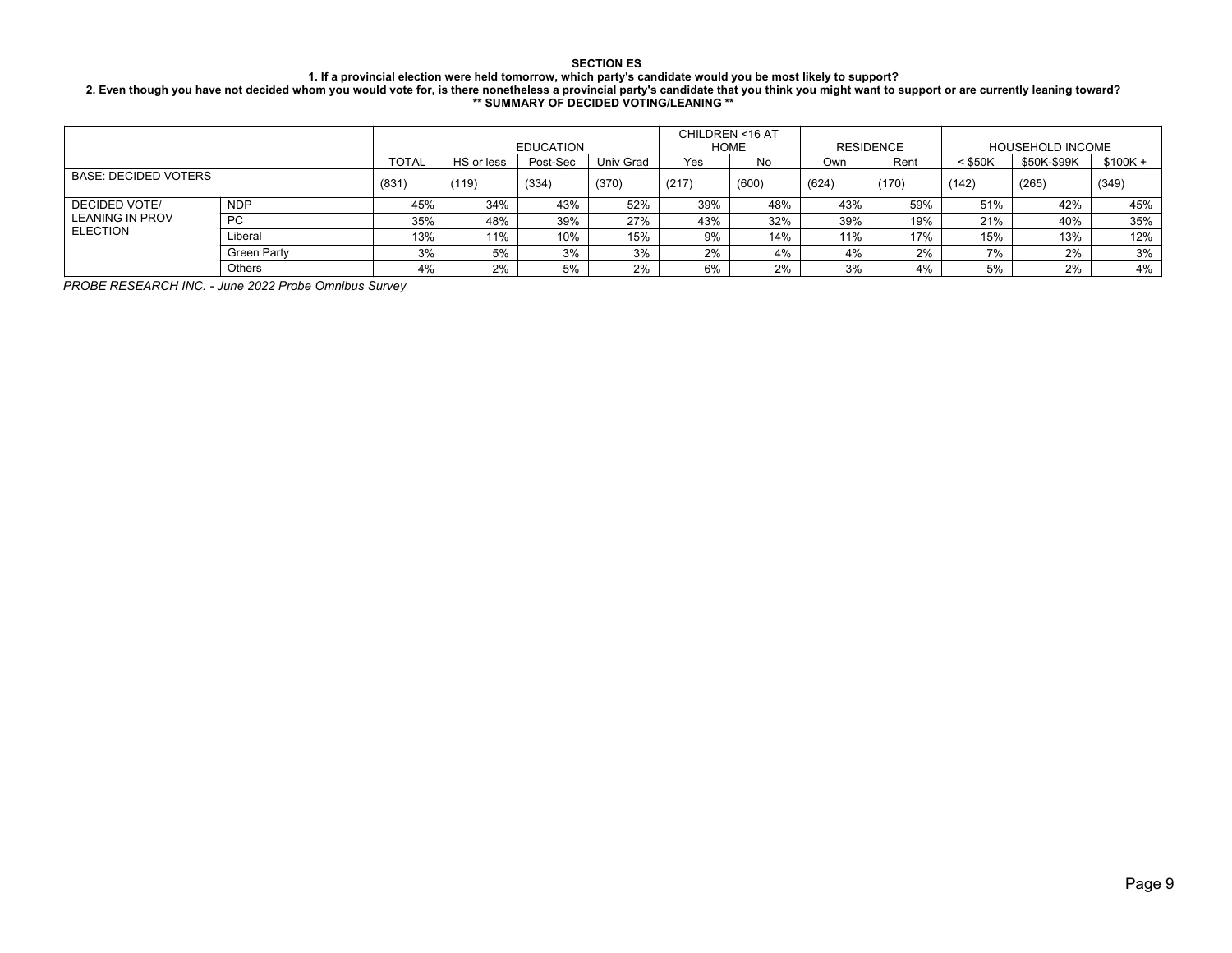**2a. Would you say that you will be voting for the party because you feel that party deserves to be the governing party, or to ensure another party does not form the next government?**

|                     |                 |       |              | PROVINCIAL REGION |       | <b>GENDER</b> |        |           | <b>VOTED LAST PROV ELECTION</b> |      |           |            |              |
|---------------------|-----------------|-------|--------------|-------------------|-------|---------------|--------|-----------|---------------------------------|------|-----------|------------|--------------|
|                     |                 |       | <b>TOTAL</b> | Winnipea          | Rural | Male          | Female | <b>PC</b> | <b>NDP</b>                      | LIB  | <b>GP</b> | Indigenous | <b>BIPOC</b> |
| <b>BASE: VOTERS</b> |                 | (799) | (486)        | (313)             | (407) | (381)         | (314)  | (261)     | (106)                           | (35) | (89)      | (143)      |              |
| <b>VOTING</b>       | Elect deserving | Count | 351          | 216               | 136   | 185           | 163    | 133       | 119                             | 48   | 14        | 48         | 85           |
| party               |                 | 44%   | 44%          | 43%               | 45%   | 43%           | 42%    | 46%       | 45%                             | 41%  | 54%       | 59%        |              |
|                     | Vote out other  | Count | 178          | 104               | 75    | 100           | 75     | 90        | 36                              | 28   | 10        | 14         | 18           |
|                     | party           |       | 22%          | 21%               | 24%   | 25%           | 20%    | 29%       | 14%                             | 26%  | 28%       | 16%        | 12%          |
|                     | Both            | Count | 232          | 152               | 80    | 109           | 118    | 71        | 102                             | 26   | 10        | 22         | 35           |
|                     |                 |       | 29%          | 31%               | 26%   | 27%           | 31%    | 22%       | 39%                             | 25%  | 29%       | 25%        | 24%          |
|                     | (Depends/DK/NS) | Count | 37           | 14                | 23    | 13            | 24     | 20        |                                 |      |           |            |              |
|                     |                 |       | 5%           | 3%                | 7%    | 3%            | 6%     | 6%        | 2%                              | 4%   | 3%        | 5%         | 4%           |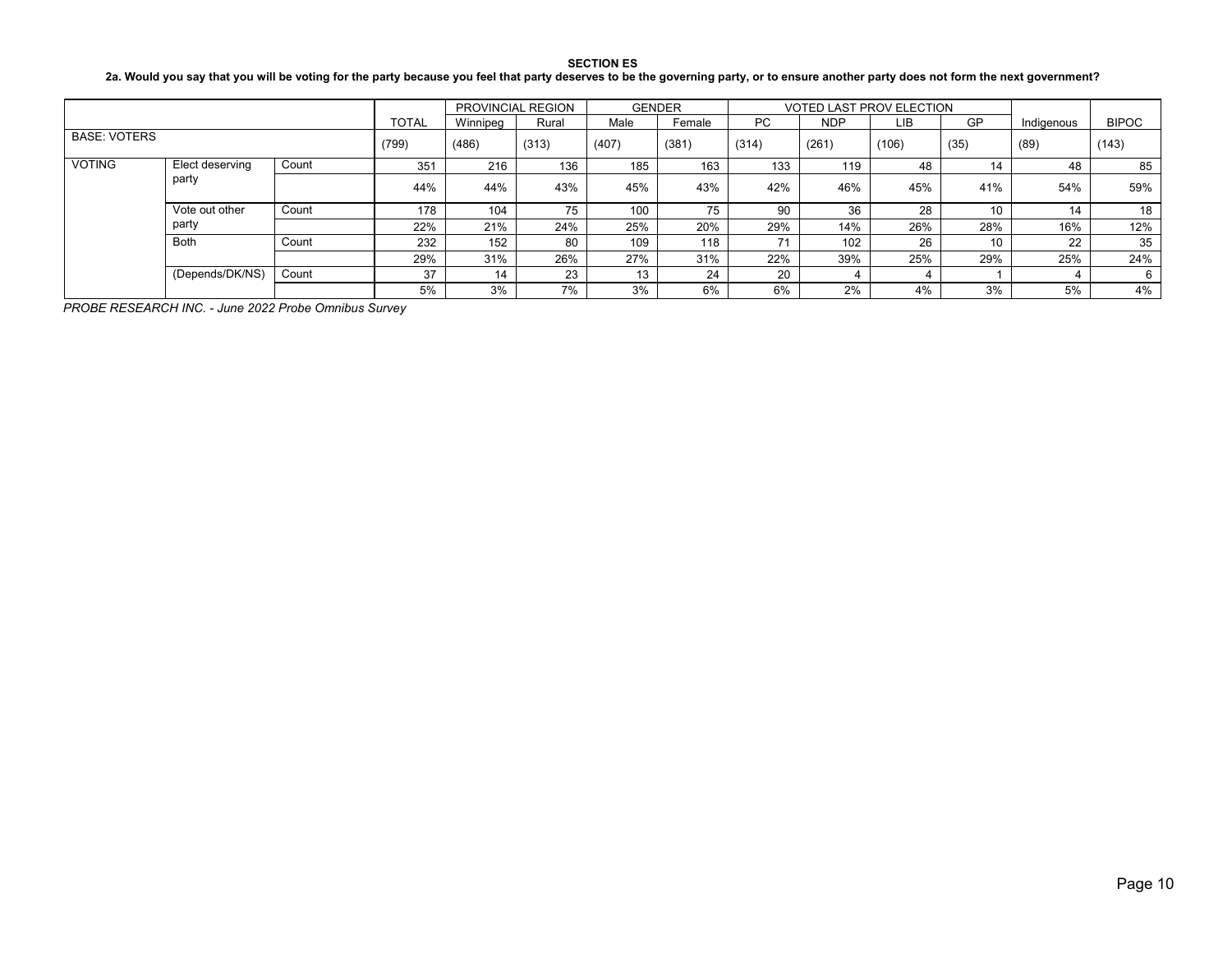# **2a. Would you say that you will be voting for the party because you feel that party deserves to be the governing party, or to ensure another party does not form the next government?**

|                     |                 |       |              |           | <b>AGE</b> |       |         | <b>MALES</b> |       |         | <b>FEMALES</b> |       |
|---------------------|-----------------|-------|--------------|-----------|------------|-------|---------|--------------|-------|---------|----------------|-------|
|                     |                 |       | <b>TOTAL</b> | $18 - 34$ | $35 - 54$  | $55+$ | 18 - 34 | $35 - 54$    | $55+$ | 18 - 34 | $35 - 54$      | $55+$ |
| <b>BASE: VOTERS</b> |                 | (799) | (232)        | (262)     | (304)      | (124) | (135)   | (147)        | (104) | (122)   | (155)          |       |
| <b>VOTING</b>       | Elect deserving | Count | 351          | 104       | 102        | 145   | 50      | 63           | 72    | 53      | 39             | 72    |
|                     | party           |       | 44%          | 45%       | 39%        | 48%   | 40%     | 47%          | 49%   | 51%     | 32%            | 46%   |
|                     | Vote out other  | Count | 178          | 45        | 68         | 66    | 31      | 36           | 33    | 12      | 31             | 33    |
|                     | party           |       | 22%          | 19%       | 26%        | 22%   | 25%     | 27%          | 22%   | 11%     | 25%            | 21%   |
|                     | <b>Both</b>     | Count | 232          | 72        | 78         | 82    | 41      | 31           | 37    | 32      | 43             | 44    |
|                     |                 |       | 29%          | 31%       | 30%        | 27%   | 33%     | 23%          | 25%   | 30%     | 35%            | 28%   |
|                     | (Depends/DK/NS) | Count | 37           | 11        | 14         | 11    |         |              | 5     | o       | 10             | 6     |
|                     |                 |       | 5%           | 5%        | 6%         | 4%    | 2%      | 4%           | 4%    | 8%      | 8%             | 4%    |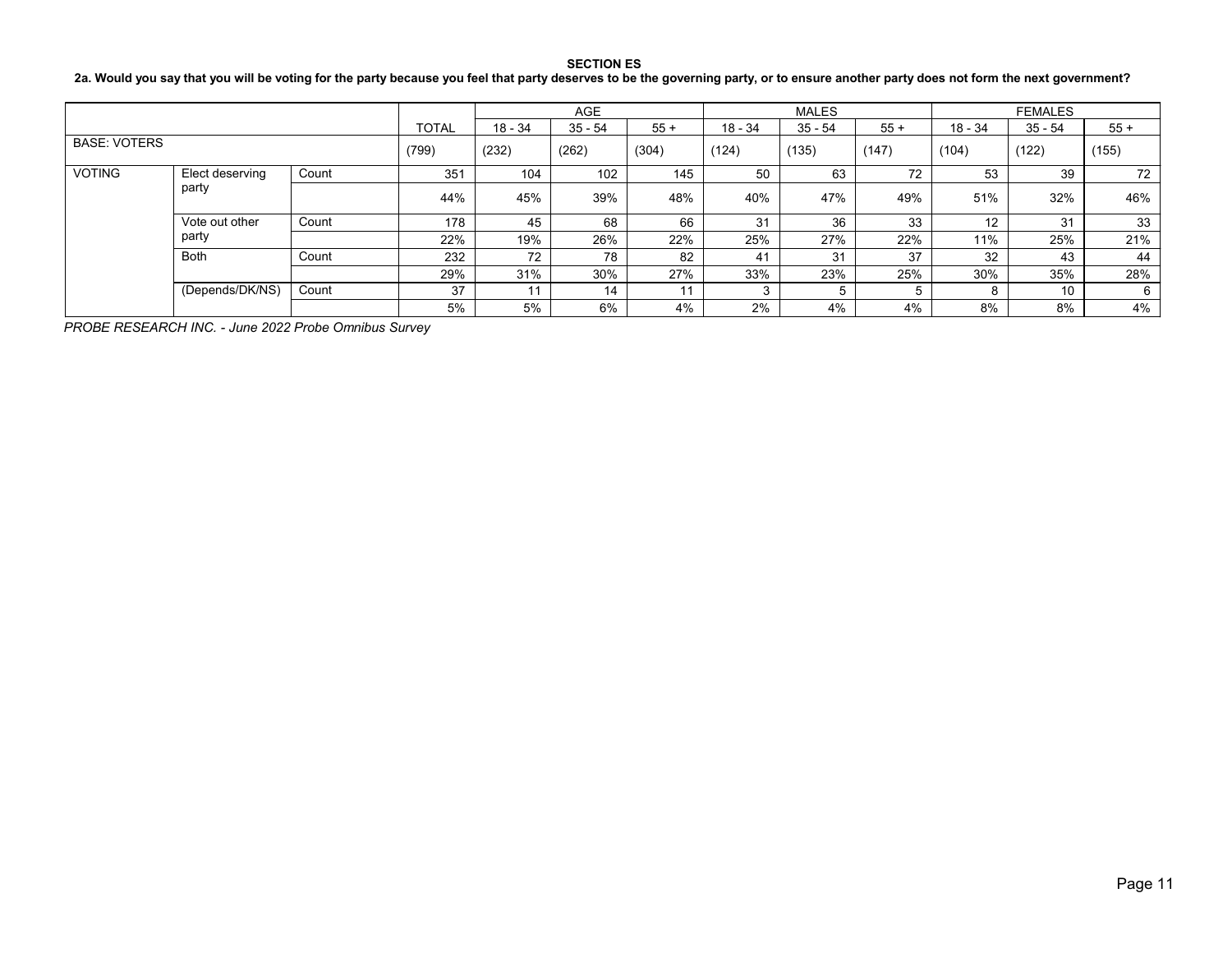| <b>SECTION ES</b>                                                                                                                                                                     |
|---------------------------------------------------------------------------------------------------------------------------------------------------------------------------------------|
| 2a. Would you say that you will be voting for the party because you feel that party deserves to be the governing party, or to ensure another party does not form the next government? |

|               |                     |       |     |            |       | PROV VOTE INTENTION |           |            | <b>EDUCATION</b> |                  | CHILDREN <16 AT<br><b>HOME</b> |       | <b>RESIDENCE</b> |       |           | <b>HOUSEHOLD INCOME</b> |           |
|---------------|---------------------|-------|-----|------------|-------|---------------------|-----------|------------|------------------|------------------|--------------------------------|-------|------------------|-------|-----------|-------------------------|-----------|
|               |                     |       |     | <b>NDP</b> | PC.   | LIB                 | <b>GP</b> | HS or less | Post-Sec         | <b>Univ Grad</b> | Yes                            | No    | Own              | Rent  | $<$ \$50K | \$50K-\$99K             | $$100K +$ |
|               | <b>BASE: VOTERS</b> |       |     | (377)      | (289) | (104)               | (28)      | (117)      | (316)            | (362)            | (203)                          | (585) | (608)            | (161) | (135)     | (260)                   | (332)     |
| <b>VOTING</b> | Elect deserving     | Count | 351 | 156        | 138   | 44                  | 13        | 58         | 153              | 136              | 87                             | 258   | 274              | 67    | 67        | 120                     | 133       |
|               | party               |       | 44% | 41%        | 48%   | 42%                 | 45%       | 49%        | 49%              | 38%              | 43%                            | 44%   | 45%              | 42%   | 49%       | 46%                     | 40%       |
|               | Vote out other      | Count | 178 | 83         | 67    | 23                  |           | 23         | 66               | 90               | 53                             | 124   | 143              | 23    | 15        | 62                      | 87        |
|               | party               |       | 22% | 22%        | 23%   | 22%                 | 19%       | 20%        | 21%              | 25%              | 26%                            | 21%   | 24%              | 14%   | 11%       | 24%                     | 26%       |
|               | Both                | Count | 232 | 129        | 66    | 29                  |           |            |                  | 125              | 53                             | 177   | 158              | 69    | 43        | 68                      | 97        |
|               |                     |       | 29% | 34%        | 23%   | 28%                 | 27%       | 25%        | 25%              | 35%              | 26%                            | 30%   | 26%              | 43%   | 32%       | 26%                     | 29%       |
|               | (Depends/DK/NS)     | Count | 37  |            | 18    |                     |           |            |                  |                  | 10                             | 26    | 32               |       | 10        | 4 <sub>4</sub>          | 15        |
|               |                     |       | 5%  | 2%         | 6%    | 8%                  | 8%        | 6%         | 6%               | 3%               | 5%                             | 5%    | 5%               | 1%    | 7%        | 4%                      | 4%        |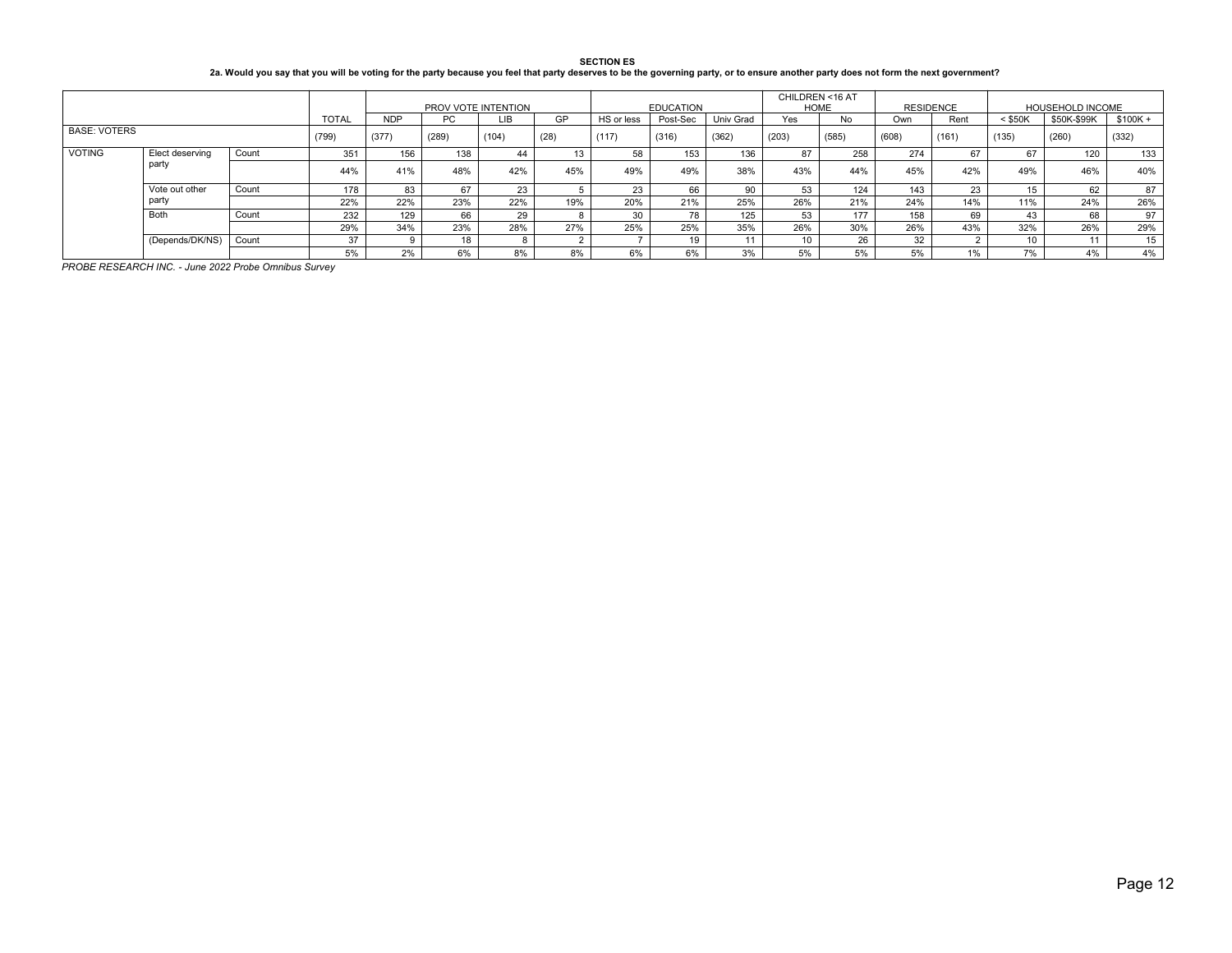#### **SECTION ES 3. Thinking back to the last provincial election here in Manitoba, held in September 2019, which party did you yourself vote for?**

|                     |                    |       |              | PROVINCIAL REGION |       | <b>GENDER</b> |        |           | VOTED LAST PROV ELECTION |            |      |            |                |
|---------------------|--------------------|-------|--------------|-------------------|-------|---------------|--------|-----------|--------------------------|------------|------|------------|----------------|
|                     |                    |       | <b>TOTAL</b> | Winnipeg          | Rural | Male          | Female | <b>PC</b> | <b>NDP</b>               | <b>LIB</b> | GP   | Indigenous | <b>BIPOC</b>   |
| <b>BASE</b>         |                    |       | (1000)       | (600)             | (400) | (488)         | (495)  | (379)     | (285)                    | (117)      | (52) | (113)      | (182)          |
| <b>VOTED LAST</b>   | PC                 | Count | 379          | 178               | 201   | 220           | 157    | 379       |                          |            |      | 38         | 53             |
| <b>PROV</b>         |                    |       | 38%          | 30%               | 50%   | 45%           | 32%    | 100%      |                          |            |      | 33%        | 29%            |
| <b>ELECTION</b>     | <b>NDP</b>         | Count | 285          | 220               | 65    | 115           | 163    |           | 285                      |            |      | 33         | 44             |
|                     |                    |       | 28%          | 37%               | 16%   | 24%           | 33%    |           | 100%                     |            |      | 29%        | 24%            |
|                     | Liberal            | Count | 117          | 81                | 36    | 53            | 64     |           |                          | 117        |      | 11         | 17             |
|                     |                    |       | 12%          | 14%               | 9%    | 11%           | 13%    |           |                          | 100%       |      | 9%         | 10%            |
|                     | <b>Green Party</b> | Count | 52           | 33                | 19    | 20            | 26     |           |                          |            | 52   | 10         | 14             |
|                     |                    |       | 5%           | 5%                | 5%    | 4%            | 5%     |           |                          |            | 100% | 9%         | 8%             |
|                     | Others             | Count | 10           | $\overline{4}$    | 6     | 5             | 5      |           |                          |            |      |            |                |
|                     |                    |       | 1%           | 1%                | 1%    | 1%            | 1%     |           |                          |            |      | 1%         | 1%             |
|                     | (Did not           | Count | 122          | 66                | 56    | 61            | 57     |           |                          |            |      | 15         | 46             |
|                     | vote)              |       | 12%          | 11%               | 14%   | 13%           | 11%    |           |                          |            |      | 14%        | 25%            |
|                     | (DK/NS)            | Count | 36           | 18                | 18    | 13            | 23     |           |                          |            |      | 6          | $\overline{7}$ |
|                     |                    |       | 4%           | 3%                | 4%    | 3%            | 5%     |           |                          |            |      | 5%         | 4%             |
| <b>BASE: VOTERS</b> |                    |       | (843)        | (516)             | (327) | (414)         | (416)  | (379)     | (285)                    | (117)      | (52) | (92)       | (129)          |
| <b>VOTED</b>        | PC                 |       | 45%          | 35%               | 61%   | 53%           | 38%    | 100%      |                          |            |      | 41%        | 41%            |
|                     | <b>NDP</b>         |       | 34%          | 43%               | 20%   | 28%           | 39%    |           | 100%                     |            |      | 36%        | 34%            |
|                     | Liberal            |       | 14%          | 16%               | 11%   | 13%           | 15%    |           |                          | 100%       |      | 12%        | 14%            |
|                     | <b>Green Party</b> |       | 6%           | 6%                | 6%    | 5%            | 6%     |           |                          |            | 100% | 11%        | 11%            |
|                     | Others             |       | 1%           | $1\%$             | 2%    | 1%            | 1%     |           |                          |            |      | 1%         | 1%             |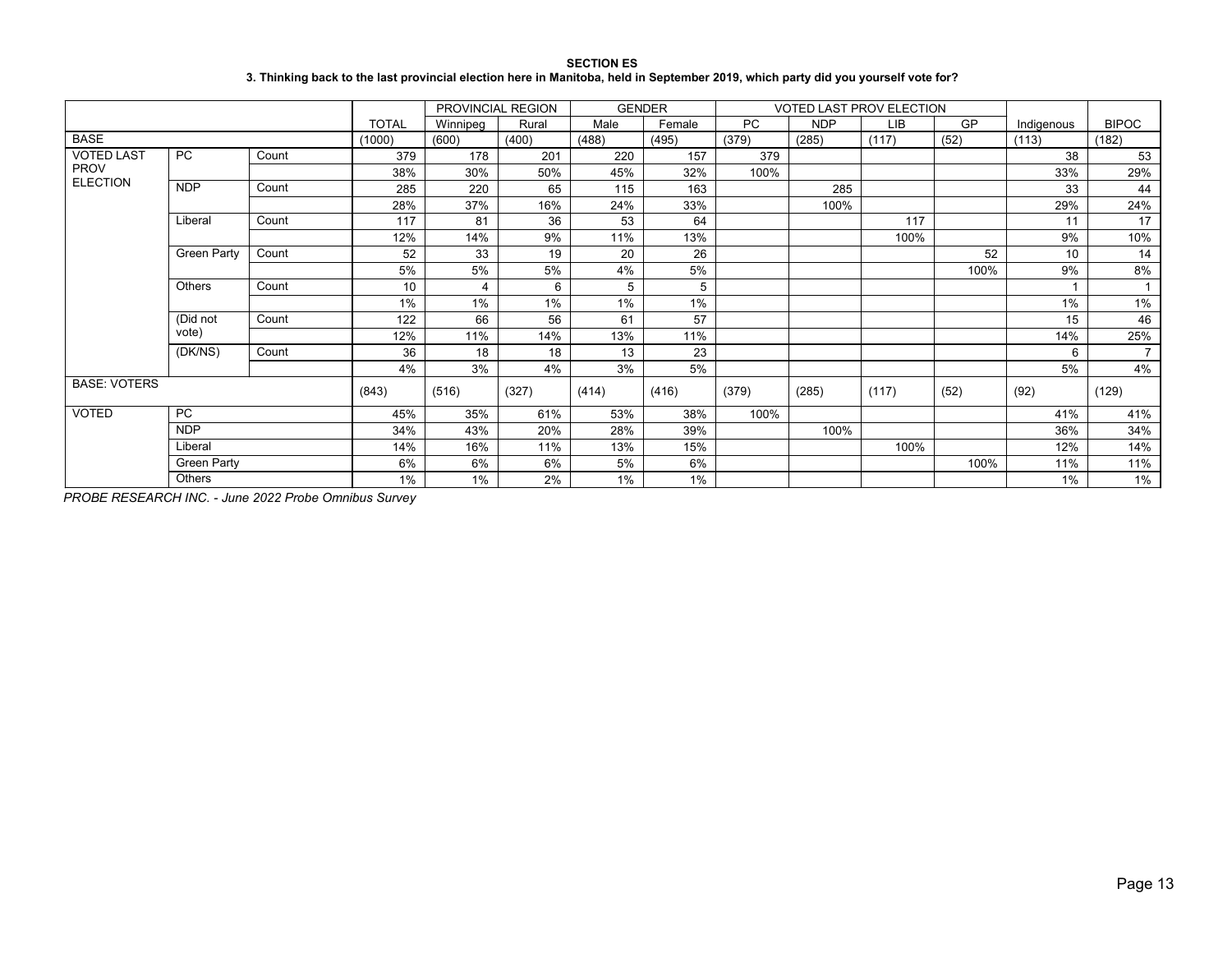**SECTION ES 3. Thinking back to the last provincial election here in Manitoba, held in September 2019, which party did you yourself vote for?**

|                                |                    |       |              |                | AGE       |       |                | <b>MALES</b> |                |           | <b>FEMALES</b> |                |
|--------------------------------|--------------------|-------|--------------|----------------|-----------|-------|----------------|--------------|----------------|-----------|----------------|----------------|
|                                |                    |       | <b>TOTAL</b> | $18 - 34$      | $35 - 54$ | $55+$ | $18 - 34$      | $35 - 54$    | $55+$          | $18 - 34$ | $35 - 54$      | $55+$          |
| <b>BASE</b>                    |                    |       | (1000)       | (290)          | (320)     | (390) | (148)          | (157)        | (182)          | (134)     | (155)          | (206)          |
| <b>VOTED LAST</b>              | <b>PC</b>          | Count | 379          | 82             | 117       | 180   | 51             | 75           | 95             | 30        | 43             | 85             |
| <b>PROV</b><br><b>ELECTION</b> |                    |       | 38%          | 28%            | 37%       | 46%   | 34%            | 48%          | 52%            | 22%       | 27%            | 41%            |
|                                | <b>NDP</b>         | Count | 285          | 95             | 94        | 96    | 40             | 38           | 37             | 54        | 52             | 58             |
|                                |                    |       | 28%          | 33%            | 29%       | 25%   | 27%            | 24%          | 21%            | 40%       | 33%            | 28%            |
|                                | Liberal            | Count | 117          | 38             | 38        | 41    | 18             | 13           | 23             | 21        | 24             | 19             |
|                                |                    |       | 12%          | 13%            | 12%       | 11%   | 12%            | 8%           | 12%            | 16%       | 15%            | 9%             |
|                                | Green Party        | Count | 52           | 8              | 13        | 30    | 4              | 5            | 11             |           | $\overline{ }$ | 20             |
|                                |                    |       | 5%           | 3%             | 4%        | 8%    | 2%             | 3%           | 6%             |           | 4%             | 9%             |
|                                | <b>Others</b>      | Count | 10           | $\overline{2}$ | 5         | 4     | 1              | 3            | $\overline{2}$ |           | 2              | $\overline{2}$ |
|                                |                    |       | 1%           | $1\%$          | 2%        | $1\%$ | 0%             | 2%           | 1%             | $1\%$     | 2%             | $1\%$          |
|                                | (Did not           | Count | 122          | 64             | 37        | 21    | 34             | 20           | $\overline{ }$ | 28        | 15             | 13             |
|                                | vote)              |       | 12%          | 22%            | 12%       | 5%    | 23%            | 13%          | 4%             | 21%       | 10%            | 6%             |
|                                | (DK/NS)            | Count | 36           | 2              | 15        | 18    | $\overline{2}$ | 3            | 8              |           | 12             | 10             |
|                                |                    |       | 4%           | $1\%$          | 5%        | 5%    | 1%             | 2%           | 4%             |           | 8%             | 5%             |
| <b>BASE: VOTERS</b>            |                    |       | (843)        | (224)          | (267)     | (351) | (112)          | (134)        | (167)          | (105)     | (127)          | (183)          |
| <b>VOTED</b>                   | PC.                |       | 45%          | 36%            | 44%       | 51%   | 45%            | 56%          | 56%            | 28%       | 33%            | 47%            |
|                                | <b>NDP</b>         |       | 34%          | 42%            | 35%       | 27%   | 35%            | 29%          | 22%            | 51%       | 41%            | 32%            |
|                                | Liberal            |       | 14%          | 17%            | 14%       | 12%   | 16%            | 10%          | 13%            | 20%       | 19%            | 10%            |
|                                | <b>Green Party</b> |       | 6%           | 4%             | 5%        | 9%    | 3%             | 4%           | 7%             |           | 5%             | 11%            |
|                                | <b>Others</b>      |       | 1%           | $1\%$          | 2%        | $1\%$ | 1%             | 2%           | 1%             | $1\%$     | 2%             | 1%             |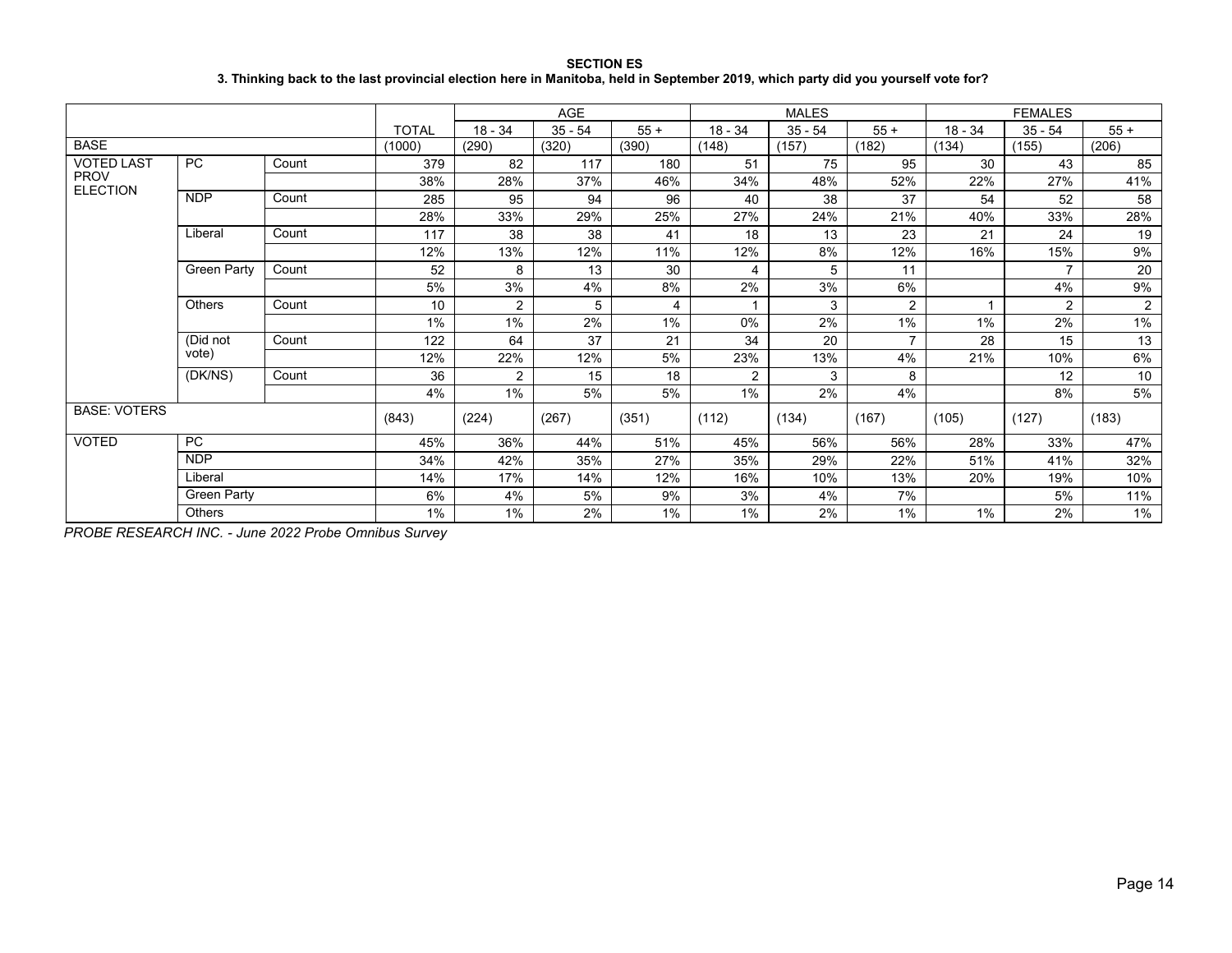| <b>SECTION ES</b>                                                                                                                 |
|-----------------------------------------------------------------------------------------------------------------------------------|
| 3. Thinking back to the last provincial election here in Manitoba, held in September 2019, which party did you yourself vote for? |

|                     |                    |       |              |            |                  |           | CHILDREN <16 AT |       |                  |                |           |                         |           |
|---------------------|--------------------|-------|--------------|------------|------------------|-----------|-----------------|-------|------------------|----------------|-----------|-------------------------|-----------|
|                     |                    |       |              |            | <b>EDUCATION</b> |           | <b>HOME</b>     |       | <b>RESIDENCE</b> |                |           | <b>HOUSEHOLD INCOME</b> |           |
|                     |                    |       | <b>TOTAL</b> | HS or less | Post-Sec         | Univ Grad | Yes             | No    | Own              | Rent           | $<$ \$50K | \$50K-\$99K             | $$100K +$ |
| <b>BASE</b>         |                    |       | (1000)       | (159)      | (405)            | (422)     | (262)           | (719) | (743)            | (208)          | (176)     | (318)                   | (399)     |
| <b>VOTED LAST</b>   | <b>PC</b>          | Count | 379          | 67         | 166              | 141       | 105             | 270   | 320              | 39             | 47        | 113                     | 176       |
| <b>PROV</b>         |                    |       | 38%          | 42%        | 41%              | 33%       | 40%             | 38%   | 43%              | 19%            | 27%       | 36%                     | 44%       |
| <b>ELECTION</b>     | <b>NDP</b>         | Count | 285          | 36         | 97               | 150       | 69              | 212   | 186              | 89             | 47        | 96                      | 114       |
|                     |                    |       | 28%          | 23%        | 24%              | 35%       | 26%             | 29%   | 25%              | 43%            | 27%       | 30%                     | 29%       |
|                     | Liberal            | Count | 117          | 10         | 52               | 55        | 24              | 91    | 92               | 19             | 24        | 37                      | 44        |
|                     |                    |       | 12%          | 7%         | 13%              | 13%       | 9%              | 13%   | 12%              | 9%             | 13%       | 12%                     | 11%       |
|                     | Green Party        | Count | 52           | 9          | 17               | 25        | 9               | 42    | 39               | 11             | 11        | 16                      | 21        |
|                     |                    |       | 5%           | 6%         | 4%               | 6%        | 4%              | 6%    | 5%               | 6%             | 7%        | 5%                      | 5%        |
|                     | Others             | Count | 10           | 2          | 5                | 2         | 5               | 5     | 9                | $\overline{2}$ | 2         | 4                       | 2         |
|                     |                    |       | 1%           | 1%         | 1%               | 0%        | 2%              | 1%    | $1\%$            | $1\%$          | 1%        | 1%                      | $1\%$     |
|                     | (Did not           | Count | 122          | 25         | 54               | 38        | 40              | 76    | 72               | 42             | 39        | 40                      | 31        |
|                     | vote)              |       | 12%          | 16%        | 13%              | 9%        | 15%             | 11%   | 10%              | 20%            | 22%       | 13%                     | 8%        |
|                     | (DK/NS)            | Count | 36           | 8          | 14               | 11        | 9               | 23    | 25               | 6              | 6         | 11                      | 11        |
|                     |                    |       | 4%           | 5%         | 4%               | 3%        | 3%              | 3%    | 3%               | 3%             | 3%        | 4%                      | 3%        |
| <b>BASE: VOTERS</b> |                    |       | (843)        | (125)      | (337)            | (373)     | (212)           | (620) | (646)            | (160)          | (132)     | (266)                   | (358)     |
| <b>VOTED</b>        | <b>PC</b>          |       | 45%          | 54%        | 49%              | 38%       | 50%             | 44%   | 50%              | 24%            | 36%       | 43%                     | 49%       |
|                     | <b>NDP</b>         |       | 34%          | 29%        | 29%              | 40%       | 33%             | 34%   | 29%              | 56%            | 36%       | 36%                     | 32%       |
|                     | Liberal            |       | 14%          | 8%         | 15%              | 15%       | 11%             | 15%   | 14%              | 12%            | 18%       | 14%                     | 12%       |
|                     | <b>Green Party</b> |       | 6%           | 7%         | 5%               | 7%        | 4%              | 7%    | 6%               | 7%             | 9%        | 6%                      | 6%        |
|                     | Others             |       | 1%           | 2%         | 2%               | 1%        | 2%              | 1%    | $1\%$            | 1%             | 2%        | $1\%$                   | $1\%$     |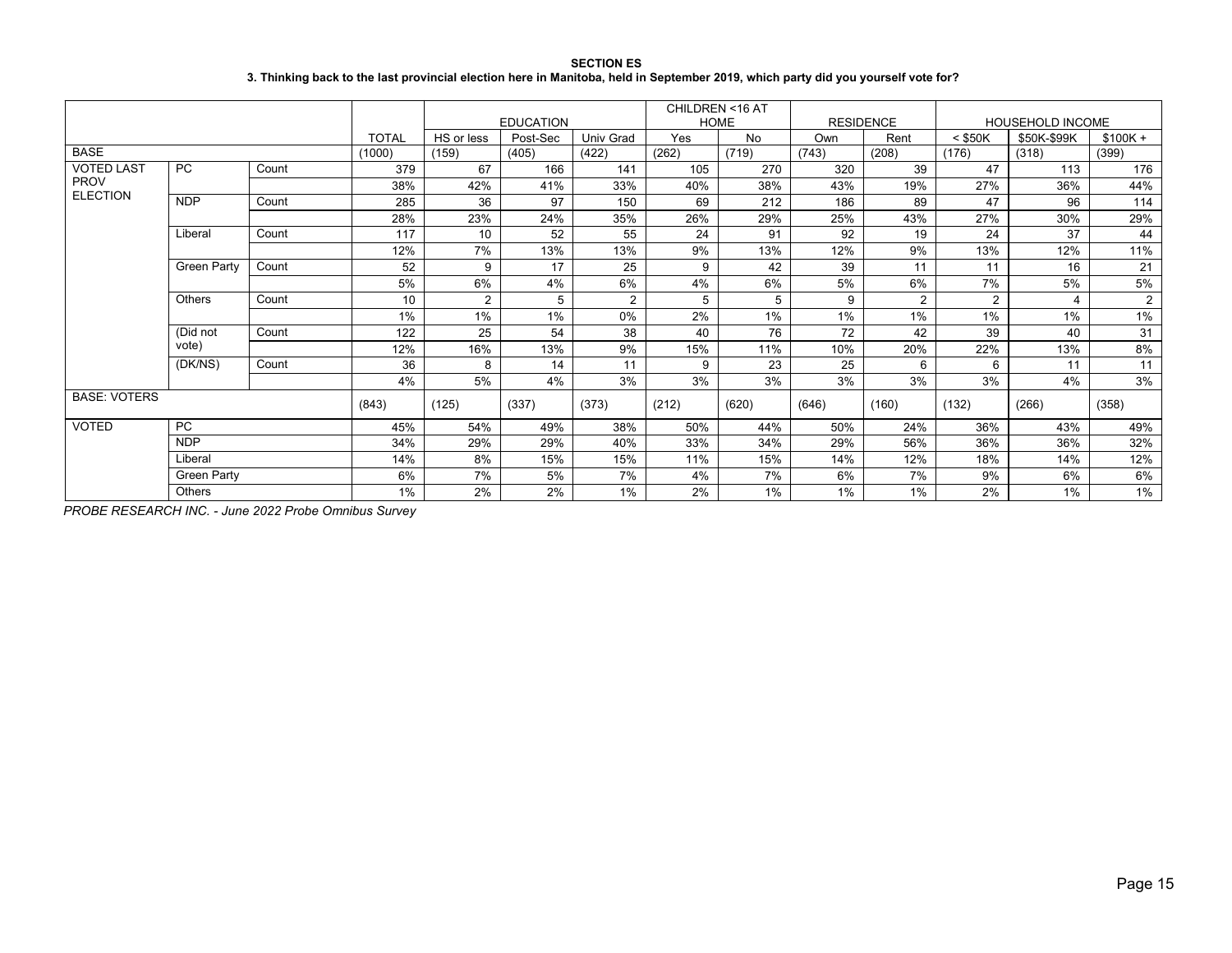| <b>SECTION PL</b>                                                                                 |
|---------------------------------------------------------------------------------------------------|
| 1. How much do you approve of the performance of each of the following, as leader of their party? |

|                  |                     |       |              |                   | PROVINCIAL REGION | <b>GENDER</b>   |                 |                 | VOTED LAST PROV ELECTION |                 |                |                |                 |
|------------------|---------------------|-------|--------------|-------------------|-------------------|-----------------|-----------------|-----------------|--------------------------|-----------------|----------------|----------------|-----------------|
|                  |                     |       | <b>TOTAL</b> | Winnipeg          | Rural             | Male            | Female          | <b>PC</b>       | <b>NDP</b>               | <b>LIB</b>      | GP             | Indigenous     | <b>BIPOC</b>    |
| <b>BASE</b>      |                     |       | (1000)       | (600)             | (400)             | (488)           | (495)           | (379)           | (285)                    | (117)           | (52)           | (113)          | (182)           |
| <b>WAB KINEW</b> | Strongly approve    | Count | 151          | 103               | 47                | 54              | 95              | $\overline{7}$  | 104                      | 22              | 5              | 20             | 27              |
|                  |                     |       | 15%          | 17%               | 12%               | 11%             | 19%             | 2%              | 36%                      | 19%             | 10%            | 18%            | 15%             |
|                  | Moderately approve  | Count | 311          | 212               | 99                | 137             | 167             | 62              | 137                      | 55              | 19             | 33             | 50              |
|                  |                     |       | 31%          | 35%               | 25%               | 28%             | 34%             | 16%             | 48%                      | 46%             | 37%            | 29%            | 27%             |
|                  | Neither             | Count | 122          | 59                | 64                | $\overline{57}$ | 63              | 45              | 20                       | $\overline{13}$ | 4              | 18             | 31              |
|                  |                     |       | 12%          | 10%               | 16%               | 12%             | 13%             | 12%             | 7%                       | 11%             | 7%             | 16%            | 17%             |
|                  | Moderately          | Count | 127          | 80                | 47                | 67              | 56              | $\overline{75}$ | 12                       | 17              | 10             | 9              | 17              |
|                  | disapprove          |       | 13%          | 13%               | 12%               | 14%             | 11%             | 20%             | 4%                       | 14%             | 20%            | 8%             | 9%              |
|                  | Strongly disapprove | Count | 221          | 108               | 114               | 143             | 77              | 167             | $\overline{7}$           | 8               | 13             | 27             | $\overline{37}$ |
|                  |                     |       | 22%          | 18%               | 28%               | 29%             | 15%             | 44%             | 2%                       | 7%              | 26%            | 24%            | 20%             |
|                  | (DK/NS)             | Count | 67           | 38                | 29                | 29              | 38              | 23              | 5                        | 4               |                | 6              | 20              |
|                  |                     |       | 7%           | 6%                | 7%                | 6%              | 8%              | 6%              | 2%                       | 3%              |                | 5%             | 11%             |
| <b>DOUGALD</b>   | Strongly approve    | Count | 64           | 54                | 10                | 23              | 41              | 5               | 27                       | 24              | 5              | 8              | 10              |
| <b>LAMONT</b>    |                     |       | 6%           | 9%                | 3%                | 5%              | 8%              | 1%              | 9%                       | 20%             | 9%             | 7%             | 6%              |
|                  | Moderately approve  | Count | 220          | 149               | 72                | 114             | 103             | 49              | 91                       | 45              | 11             | 17             | 32              |
|                  |                     |       | 22%          | 25%               | 18%               | 23%             | 21%             | 13%             | 32%                      | 38%             | 22%            | 15%            | 18%             |
|                  | Neither             | Count | 289          | $\frac{167}{167}$ | 122               | 124             | 156             | 105             | 98                       | 25              | 14             | 32             | 51              |
|                  |                     |       | 29%          | 28%               | 31%               | 26%             | 31%             | 28%             | 34%                      | 21%             | 28%            | 28%            | 28%             |
|                  | Moderately          | Count | 117          | $\overline{72}$   | 45                | 61              | 56              | 61              | 27                       | 10              | 5              | 15             | 23              |
|                  | disapprove          |       | 12%          | 12%               | 11%               | 12%             | 11%             | 16%             | 10%                      | 9%              | 9%             | 13%            | 13%             |
|                  | Strongly disapprove | Count | 154          | 73                | 81                | 109             | 44              | 101             | 13                       | 4               | 11             | 25             | 34              |
|                  |                     |       | 15%          | 12%               | 20%               | 22%             | 9%              | 27%             | 5%                       | 3%              | 21%            | 22%            | 18%             |
|                  | (DK/NS)             | Count | 155          | 85                | 70                | 56              | $\overline{95}$ | 57              | 29                       | 10              | $\overline{7}$ | 17             | 33              |
|                  |                     |       | 16%          | 14%               | 17%               | 12%             | 19%             | 15%             | 10%                      | 9%              | 13%            | 15%            | 18%             |
| <b>HEATHER</b>   | Strongly approve    | Count | 43           | 22                | 22                | 22              | 22              | 30              | $\mathbf{1}$             | $\overline{2}$  | 3              | 5              | 11              |
| <b>STEFANSON</b> |                     |       | 4%           | 4%                | 5%                | 4%              | 4%              | 8%              | 0%                       | 2%              | 5%             | 4%             | 6%              |
|                  | Moderately approve  | Count | 156          | 82                | 74                | 96              | 59              | 120             | 8                        | 8               | $\overline{7}$ | 25             | 37              |
|                  |                     |       | 16%          | 14%               | 19%               | 20%             | 12%             | 32%             | 3%                       | 7%              | 14%            | 22%            | 20%             |
|                  | Neither             | Count | 121          | 59                | 62                | 59              | 63              | 58              | 22                       | 11              | $\mathbf{1}$   | 16             | 27              |
|                  |                     |       | 12%          | 10%               | 16%               | 12%             | 13%             | 15%             | 8%                       | 10%             | 3%             | 14%            | 15%             |
|                  | Moderately          | Count | 162          | 92                | 70                | 73              | 87              | 67              | 44                       | 18              | $\overline{7}$ | 14             | 26              |
|                  | disapprove          |       | 16%          | 15%               | 18%               | 15%             | 18%             | 18%             | 16%                      | 15%             | 14%            | 12%            | 14%             |
|                  | Strongly disapprove | Count | 436          | 296               | 140               | 202             | 223             | 84              | 204                      | 71              | 32             | 46             | 60              |
|                  |                     |       | 44%          | 49%               | 35%               | 41%             | 45%             | 22%             | 72%                      | 60%             | 62%            | 41%            | 33%             |
|                  | (DK/NS)             | Count | 81           | 49                | 32                | 36              | 42              | 20              | 5                        | $\overline{7}$  | 1              | $\overline{7}$ | 21              |
|                  |                     |       | 8%           | 8%                | 8%                | 7%              | 9%              | 5%              | 2%                       | 6%              | 2%             | 6%             | 12%             |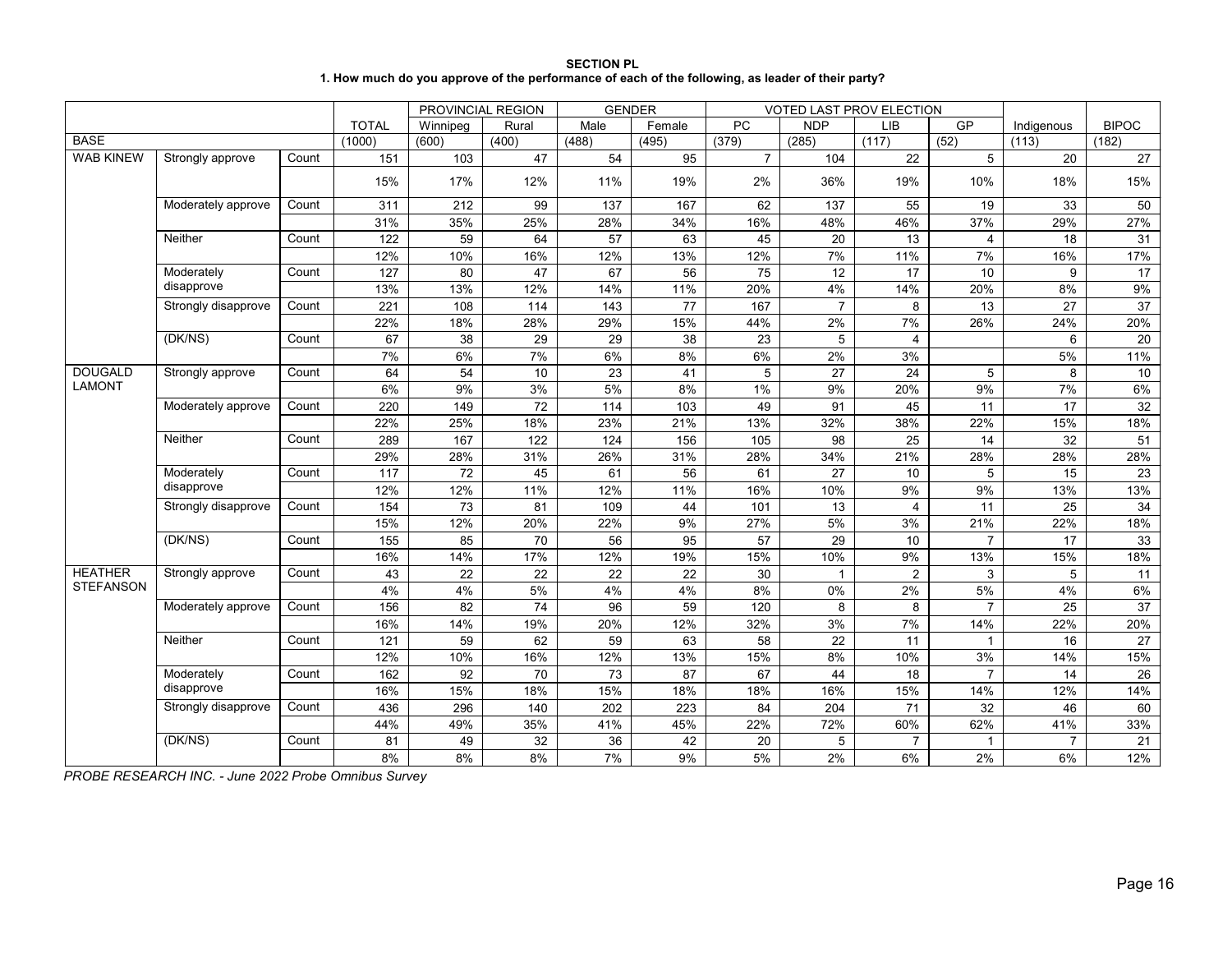# **SECTION PL 1. How much do you approve of the performance of each of the following, as leader of their party?**

|                  |                     |       |                  |                 | AGE             |                 |                 | <b>MALES</b>            |                 |                 | <b>FEMALES</b>  |                 |
|------------------|---------------------|-------|------------------|-----------------|-----------------|-----------------|-----------------|-------------------------|-----------------|-----------------|-----------------|-----------------|
|                  |                     |       | <b>TOTAL</b>     | $18 - 34$       | $35 - 54$       | $55 +$          | $18 - 34$       | $35 - 54$               | $55+$           | $18 - 34$       | $35 - 54$       | $55 +$          |
| <b>BASE</b>      |                     |       | (1000)           | (290)           | (320)           | (390)           | (148)           | (157)                   | (182)           | (134)           | (155)           | (206)           |
| <b>WAB KINEW</b> | Strongly approve    | Count | 151              | 44              | 49              | $\overline{58}$ | 17              | $\overline{20}$         | 17              | $\overline{27}$ | $\overline{27}$ | 41              |
|                  |                     |       | 15%              | 15%             | 15%             | 15%             | 12%             | 13%                     | 9%              | 20%             | 17%             | 20%             |
|                  | Moderately approve  | Count | 311              | 102             | 95              | 114             | 49              | 43                      | 45              | 51              | 49              | 67              |
|                  |                     |       | 31%              | 35%             | 30%             | 29%             | 33%             | 27%                     | 25%             | 38%             | 31%             | 33%             |
|                  | Neither             | Count | 122              | $\overline{32}$ | 42              | 49              | 13              | 18                      | 26              | 17              | 24              | 23              |
|                  |                     |       | 12%              | 11%             | 13%             | 12%             | 9%              | 11%                     | 14%             | 13%             | 15%             | 11%             |
|                  | Moderately          | Count | 127              | 33              | 35              | 59              | 9               | $\overline{21}$         | 37              | 20              | 13              | 23              |
|                  | disapprove          |       | 13%              | 11%             | 11%             | 15%             | 6%              | 13%                     | 20%             | 15%             | 9%              | 11%             |
|                  | Strongly disapprove | Count | 221              | $\overline{47}$ | 82              | 92              | 43              | 49                      | 51              | 5               | $\overline{31}$ | 41              |
|                  |                     |       | 22%              | 16%             | 26%             | 23%             | 29%             | 31%                     | 28%             | 3%              | 20%             | 20%             |
|                  | (DK/NS)             | Count | 67               | 32              | 17              | 18              | 17              | 6                       | 6               | 15              | 11              | 12              |
|                  |                     |       | 7%               | 11%             | 5%              | 5%              | 11%             | 4%                      | 3%              | 11%             | 7%              | 6%              |
| <b>DOUGALD</b>   | Strongly approve    | Count | 64               | 22              | 17              | 25              | 9               | $\overline{\mathbf{4}}$ | 10              | 14              | 13              | 14              |
| <b>LAMONT</b>    |                     |       | 6%               | 8%              | 5%              | 6%              | 6%              | 3%                      | 6%              | 10%             | 8%              | 7%              |
|                  | Moderately approve  | Count | 220              | 59              | 61              | 100             | 31              | 29                      | 54              | 27              | 31              | 45              |
|                  |                     |       | 22%              | 20%             | 19%             | 26%             | 21%             | 18%                     | 30%             | 20%             | 20%             | 22%             |
|                  | Neither             | Count | 289              | 86              | 95              | 108             | 44              | 40                      | 40              | 38              | 52              | 66              |
|                  |                     |       | 29%              | 30%             | 30%             | 28%             | 30%             | 25%                     | 22%             | 28%             | 33%             | 32%             |
|                  | Moderately          | Count | 117              | $\overline{32}$ | 29              | $\overline{56}$ | 17              | $\overline{20}$         | 24              | $\overline{15}$ | 9               | 32              |
|                  | disapprove          |       | 12%              | 11%             | 9%              | 14%             | 11%             | 13%                     | 13%             | 11%             | 6%              | 15%             |
|                  | Strongly disapprove | Count | $\overline{154}$ | $\overline{34}$ | 67              | $\overline{53}$ | $\overline{27}$ | $\overline{45}$         | $\overline{37}$ | $\overline{7}$  | $\overline{20}$ | 16              |
|                  |                     |       | 15%              | 12%             | 21%             | 14%             | 18%             | 29%                     | 20%             | 5%              | 13%             | 8%              |
|                  | (DK/NS)             | Count | $\overline{155}$ | 56              | 51              | 48              | $\overline{20}$ | $\overline{20}$         | 16              | $\overline{32}$ | 30              | $\overline{32}$ |
|                  |                     |       | 16%              | 19%             | 16%             | 12%             | 14%             | 12%                     | 9%              | 24%             | 20%             | 16%             |
| <b>HEATHER</b>   | Strongly approve    | Count | 43               | $\overline{7}$  | 18              | 19              |                 | 9                       | 12              | $\overline{7}$  | 8               | $\overline{7}$  |
| <b>STEFANSON</b> |                     |       | 4%               | 2%              | 5%              | 5%              |                 | 6%                      | 7%              | 5%              | 5%              | 3%              |
|                  | Moderately approve  | Count | 156              | $\overline{36}$ | $\overline{45}$ | $\overline{75}$ | 29              | $\overline{25}$         | 42              | 6               | $\overline{20}$ | $\overline{32}$ |
|                  |                     |       | 16%              | 12%             | 14%             | 19%             | 19%             | 16%                     | 23%             | 5%              | 13%             | 16%             |
|                  | Neither             | Count | 121              | $\overline{29}$ | 50              | 42              | 13              | 30                      | 15              | 16              | 20              | 27              |
|                  |                     |       | 12%              | 10%             | 16%             | 11%             | 9%              | 19%                     | 8%              | 12%             | 13%             | 13%             |
|                  | Moderately          | Count | 162              | 40              | 46              | 77              | 17              | 19                      | 37              | 20              | 27              | 40              |
|                  | disapprove          |       | 16%              | 14%             | 14%             | 20%             | 11%             | 12%                     | 20%             | 15%             | 17%             | 19%             |
|                  | Strongly disapprove | Count | 436              | 143             | 136             | 156             | 71              | 63                      | 69              | 70              | 67              | 86              |
|                  |                     |       | 44%              | 49%             | 43%             | 40%             | 48%             | 40%                     | 38%             | 52%             | 43%             | 42%             |
|                  | (DK/NS)             | Count | 81               | 34              | $\overline{25}$ | 22              | 19              | 11                      | $\overline{7}$  | 14              | 13              | 15              |
|                  |                     |       | 8%               | 12%             | 8%              | 6%              | 13%             | 7%                      | 4%              | 11%             | 9%              | 7%              |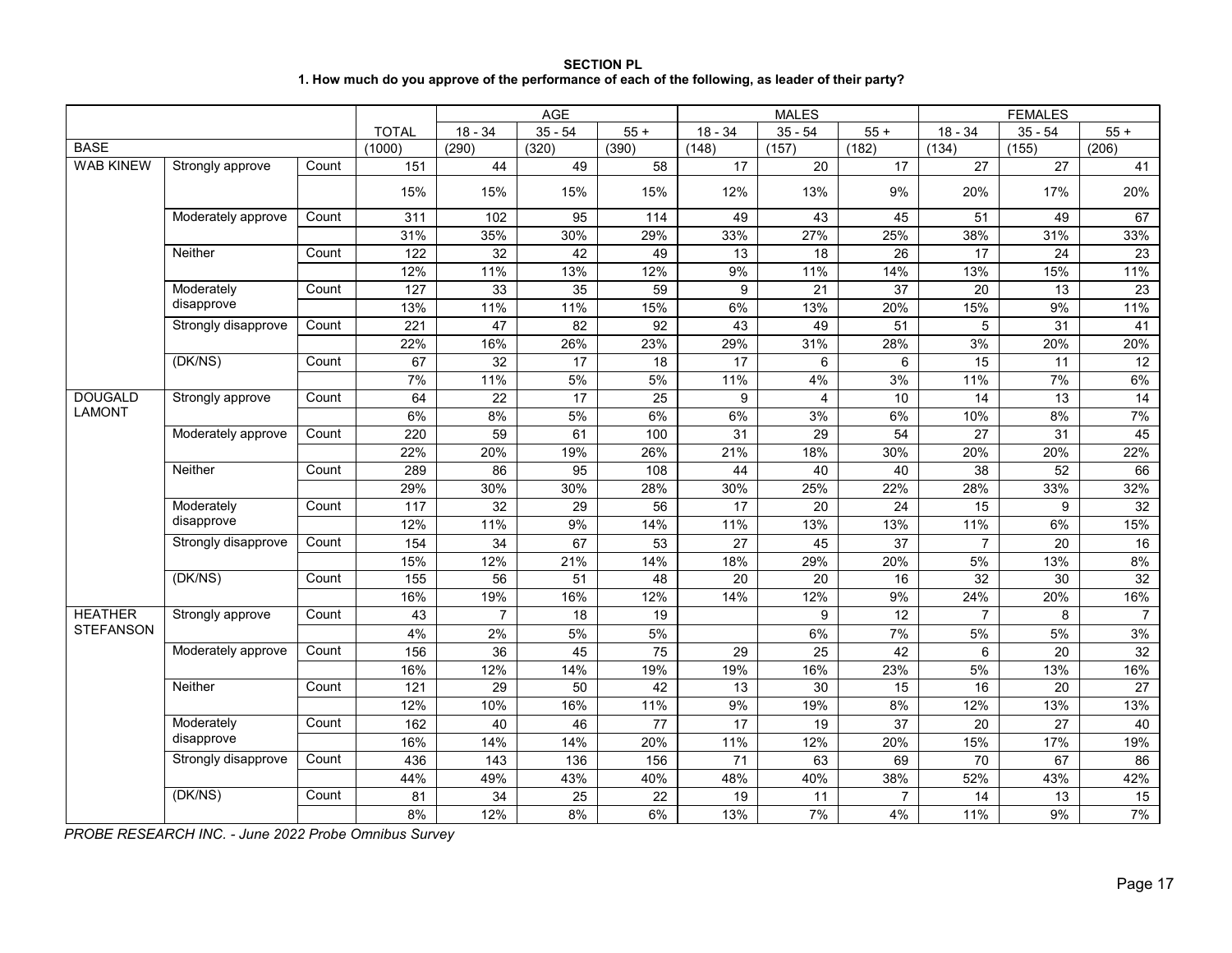| <b>SECTION PL</b>                                                                                 |
|---------------------------------------------------------------------------------------------------|
| 1. How much do you approve of the performance of each of the following, as leader of their party? |

|                  |                     |       |              |                |       |                                   |                |                |            |                   |           | CHILDREN <16 AT    |                    |                  |                |           |                                 |                    |
|------------------|---------------------|-------|--------------|----------------|-------|-----------------------------------|----------------|----------------|------------|-------------------|-----------|--------------------|--------------------|------------------|----------------|-----------|---------------------------------|--------------------|
|                  |                     |       | <b>TOTAL</b> | <b>NDP</b>     | PC.   | PROV VOTE INTENTION<br><b>LIB</b> | GP             |                | HS or less | <b>EDUCATION</b>  | Univ Grad | <b>HOME</b><br>Yes |                    | <b>RESIDENCE</b> |                | $<$ \$50K | HOUSEHOLD INCOME<br>\$50K-\$99K |                    |
| <b>BASE</b>      |                     |       | (1000)       | (377)          | (289) | (106)                             | (28)           | (DK)<br>(104)  | (159)      | Post-Sec<br>(405) | (422)     | (262)              | <b>No</b><br>(719) | Own<br>(743)     | Rent<br>(208)  | (176)     | (318)                           | $$100K +$<br>(399) |
| <b>WAB KINEW</b> | Strongly approve    | Count | 151          | 129            | 2     | 8                                 | 5              | $\overline{2}$ | 20         | 51                | 80        | 34                 | 114                | 101              | 45             | 34        | 53                              | 50                 |
|                  |                     |       | 15%          | 34%            | 1%    | 7%                                | 17%            | 2%             | 12%        | 13%               | 19%       | 13%                | 16%                | 14%              | 22%            | 19%       | 17%                             | 13%                |
|                  | Moderately approve  | Count | 311          | 199            | 27    | 37                                | 10             | 31             | 43         | 131               | 136       | 73                 | 235                | 225              | 71             | 57        | 83                              | 144                |
|                  |                     |       | 31%          | 53%            | 9%    | 34%                               | 37%            | 30%            | 27%        | 32%               | 32%       | 28%                | 33%                | 30%              | 34%            | 32%       | 26%                             | 36%                |
|                  | Neither             | Count | 122          | 23             | 37    | 19                                | $\overline{4}$ | 22             | 18         | 54                | 48        | 38                 | 79                 | 95               | 23             | 28        | 31                              | 48                 |
|                  |                     |       | 12%          | 6%             | 13%   | 18%                               | 15%            | 21%            | 11%        | 13%               | 11%       | 15%                | 11%                | 13%              | 11%            | 16%       | 10%                             | 12%                |
|                  | Moderately          | Count | 127          | 13             | 56    | 20                                | $\overline{4}$ | 18             | 24         | 47                | 55        | 43                 | 83                 | 101              | 21             | 17        | 36                              | 56                 |
|                  | disapprove          |       | 13%          | 3%             | 20%   | 19%                               | 13%            | 17%            | 15%        | 12%               | 13%       | 17%                | 12%                | 14%              | 10%            | 10%       | 11%                             | 14%                |
|                  | Strongly disapprove | Count | 221          | $\overline{4}$ | 146   | 17                                | $\overline{4}$ | 19             | 35         | 100               | 82        | 56                 | 161                | 181              | 30             | 23        | 94                              | 82                 |
|                  |                     |       | 22%          | 1%             | 50%   | 16%                               | 16%            | 18%            | 22%        | 25%               | 19%       | 21%                | 22%                | 24%              | 15%            | 13%       | 29%                             | 21%                |
|                  | (DK/NS)             | Count | 67           | 10             | 21    | 6                                 | $\overline{1}$ | 11             | 20         | 22                | 21        | 17                 | 46                 | 39               | 18             | 17        | 20                              | 18                 |
|                  |                     |       | 7%           | 3%             | 7%    | 5%                                | 2%             | 11%            | 12%        | 5%                | 5%        | 6%                 | 6%                 | 5%               | 9%             | 10%       | 6%                              | 4%                 |
| <b>DOUGALD</b>   | Strongly approve    | Count | 64           | 41             | 2     | 19                                |                | $\overline{2}$ | 3          | 20                | 41        | 11                 | 51                 | 45               | 18             | 13        | 19                              | 26                 |
| <b>LAMONT</b>    |                     |       | 6%           | 11%            | 1%    | 17%                               |                | 2%             | 2%         | 5%                | 10%       | 4%                 | 7%                 | 6%               | 9%             | 8%        | 6%                              | 6%                 |
|                  | Moderately approve  | Count | 220          | 113            | 24    | 50                                | 8              | 21             | 28         | 75                | 116       | 45                 | 173                | 163              | 51             | 43        | 66                              | 96                 |
|                  |                     |       | 22%          | 30%            | 8%    | 47%                               | 29%            | 20%            | 17%        | 18%               | 28%       | 17%                | 24%                | 22%              | 24%            | 24%       | 21%                             | 24%                |
|                  | Neither             | Count | 289          | 140            | 70    | 18                                | 3              | 35             | 38         | 134               | 115       | 69                 | 214                | 214              | 65             | 47        | 83                              | 125                |
|                  |                     |       | 29%          | 37%            | 24%   | 17%                               | 11%            | 33%            | 24%        | 33%               | 27%       | 27%                | 30%                | 29%              | 31%            | 27%       | 26%                             | 31%                |
|                  | Moderately          | Count | 117          | 29             | 54    | 9                                 | 6              | 8              | 23         | 43                | 51        | 38                 | 79                 | 96               | 19             | 25        | 36                              | 43                 |
|                  | disapprove          |       | 12%          | 8%             | 19%   | 8%                                | 20%            | 7%             | 15%        | 11%               | 12%       | 15%                | 11%                | 13%              | 9%             | 14%       | 11%                             | 11%                |
|                  | Strongly disapprove | Count | 154          | 20             | 93    | $\overline{2}$                    | 3              | -9             | 29         | 72                | 48        | 51                 | 101                | 121              | 24             | 15        | 60                              | 59                 |
|                  |                     |       | 15%          | 5%             | 32%   | 2%                                | 11%            | 9%             | 18%        | 18%               | 11%       | 19%                | 14%                | 16%              | 12%            | 9%        | 19%                             | 15%                |
|                  | (DK/NS)             | Count | 155          | 35             | 46    | 8                                 | 8              | 30             | 39         | 61                | 51        | 47                 | 101                | 103              | 32             | 32        | 54                              | 49                 |
|                  |                     |       | 16%          | 9%             | 16%   | 8%                                | 28%            | 29%            | 24%        | 15%               | 12%       | 18%                | 14%                | 14%              | 15%            | 18%       | 17%                             | 12%                |
| <b>HEATHER</b>   | Strongly approve    | Count | 43           | $\overline{1}$ | 34    | $\mathbf{3}$                      |                | 3              | 11         | 17                | 15        | 15                 | 27                 | 34               | $\overline{7}$ | 10        | 10                              | 15                 |
| <b>STEFANSON</b> |                     |       | 4%           | 0%             | 12%   | 3%                                |                | 3%             | 7%         | 4%                | 4%        | 6%                 | 4%                 | 5%               | 3%             | 6%        | 3%                              | 4%                 |
|                  | Moderately approve  | Count | 156          | $\overline{7}$ | 120   | 8                                 | 3              | 14             | 31         | 75                | 50        | 38                 | 116                | 117              | 29             | 29        | 58                              | 49                 |
|                  |                     |       | 16%          | 2%             | 42%   | 8%                                | 12%            | 13%            | 20%        | 18%               | 12%       | 14%                | 16%                | 16%              | 14%            | 16%       | 18%                             | 12%                |
|                  | Neither             | Count | 121          | 25             | 51    | 14                                | $\mathbf{1}$   | 19             | 21         | 49                | 49        | 42                 | 78                 | 102              | 11             | 20        | 34                              | 53                 |
|                  |                     |       | 12%          | 7%             | 18%   | 13%                               | 5%             | 18%            | 13%        | 12%               | 11%       | 16%                | 11%                | 14%              | 5%             | 11%       | 11%                             | 13%                |
|                  | Moderately          | Count | 162          | 60             | 36    | 20                                | $\overline{7}$ | 17             | 25         | 70                | 65        | 40                 | 122                | 114              | 41             | 27        | 55                              | 68                 |
|                  | disapprove          |       | 16%          | 16%            | 12%   | 19%                               | 26%            | 16%            | 16%        | 17%               | 15%       | 15%                | 17%                | 15%              | 20%            | 15%       | 17%                             | 17%                |
|                  | Strongly disapprove | Count | 436          | 277            | 28    | 52                                | 14             | 34             | 46         | 167               | 219       | 102                | 326                | 322              | 101            | 68        | 133                             | 194                |
|                  |                     |       | 44%          | 73%            | 10%   | 49%                               | 49%            | 32%            | 29%        | 41%               | 52%       | 39%                | 45%                | 43%              | 49%            | 38%       | 42%                             | 49%                |
|                  | (DK/NS)             | Count | 81           | 8              | 20    | 8                                 | $\overline{2}$ | 18             | 25         | 28                | 25        | 25                 | 50                 | 53               | 18             | 22        | 28                              | 20                 |
|                  |                     |       | 8%           | 2%             | 7%    | 7%                                | 9%             | 17%            | 16%        | 7%                | 6%        | 9%                 | 7%                 | 7%               | 9%             | 13%       | 9%                              | 5%                 |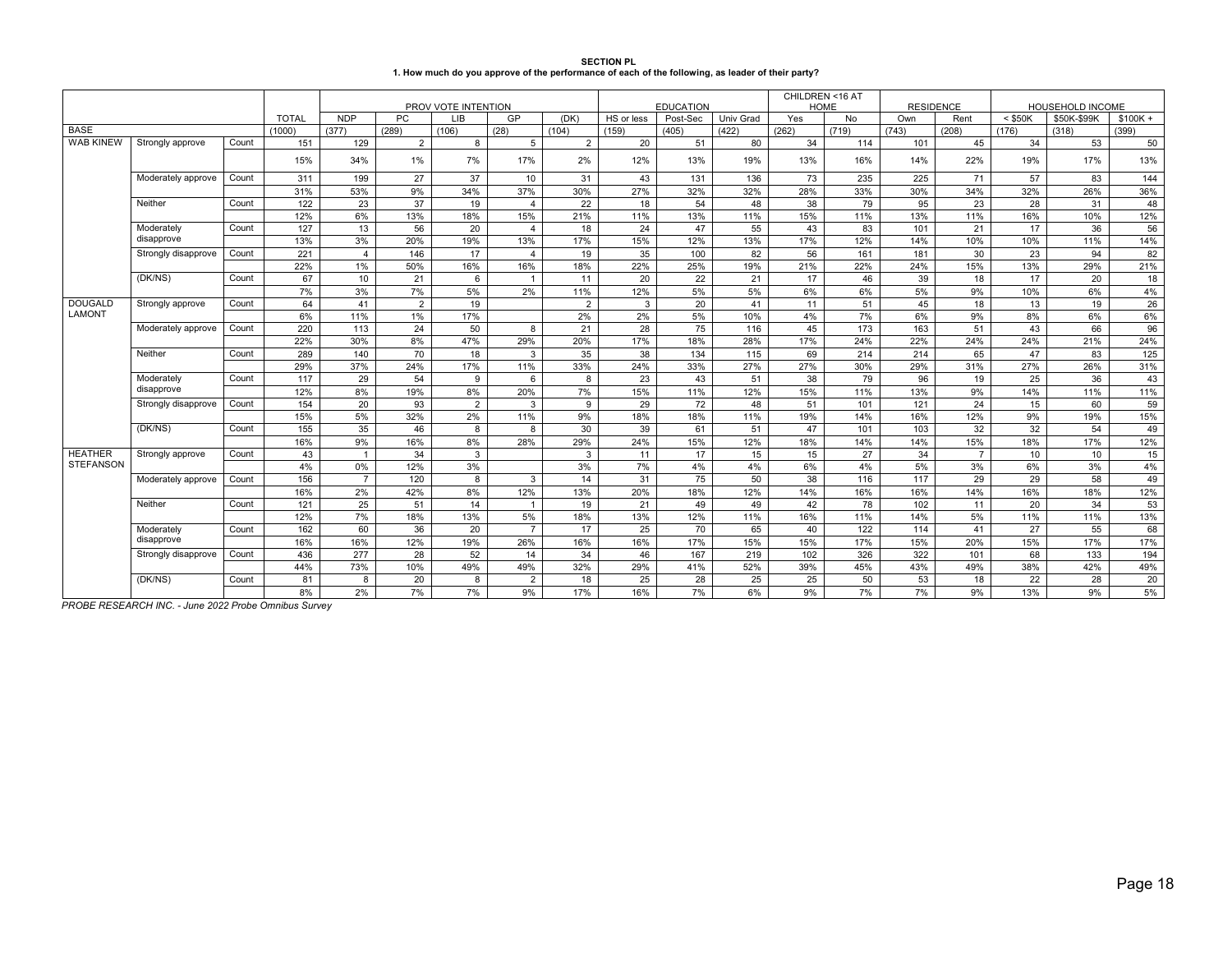### **SECTION PL 1. How much do you approve of the performance of each of the following, as leader of their party? \*\* SUMMARY TABLE \*\***

|                  |            |        |          | PROVINCIAL REGION | <b>GENDER</b> |        |           | <b>VOTED LAST PROV ELECTION</b> |       |      |            |              |
|------------------|------------|--------|----------|-------------------|---------------|--------|-----------|---------------------------------|-------|------|------------|--------------|
|                  |            | TOTAL  | Winnipeg | Rural             | Male          | Female | <b>PC</b> | <b>NDP</b>                      | LIB   | GP   | Indigenous | <b>BIPOC</b> |
| <b>BASE</b>      |            | (1000) | (600)    | (400)             | (488)         | (495)  | (379)     | (285)                           | (117) | (52) | (113)      | (182)        |
| <b>WAB KINEW</b> | Approve    | 46%    | 53%      | 37%               | 39%           | 53%    | 18%       | 84%                             | 65%   | 47%  | 47%        | 42%          |
|                  | Neutral/DK | 19%    | 16%      | 23%               | 18%           | 21%    | 18%       | 9%                              | 14%   | 7%   | 21%        | 28%          |
|                  | Disapprove | 35%    | 31%      | 40%               | 43%           | 27%    | 64%       | 7%                              | 21%   | 46%  | 32%        | 29%          |
| <b>DOUGALD</b>   | Approve    | 28%    | 34%      | 21%               | 28%           | 29%    | 14%       | 41%                             | 58%   | 31%  | 22%        | 23%          |
| <b>LAMONT</b>    | Neutral/DK | 44%    | 42%      | 48%               | 37%           | 51%    | 43%       | 44%                             | 30%   | 40%  | 43%        | 46%          |
|                  | Disapprove | 27%    | 24%      | 31%               | 35%           | 20%    | 43%       | 14%                             | 12%   | 29%  | 35%        | 31%          |
| <b>HEATHER</b>   | Approve    | 20%    | 17%      | 24%               | 24%           | 16%    | 40%       | 3%                              | 8%    | 20%  | 26%        | 26%          |
| <b>STEFANSON</b> | Neutral/DK | 20%    | 18%      | 24%               | 20%           | 21%    | 21%       | 10%                             | 16%   | 5%   | 20%        | 26%          |
|                  | Disapprove | 60%    | 65%      | 53%               | 56%           | 63%    | 40%       | 87%                             | 76%   | 76%  | 53%        | 47%          |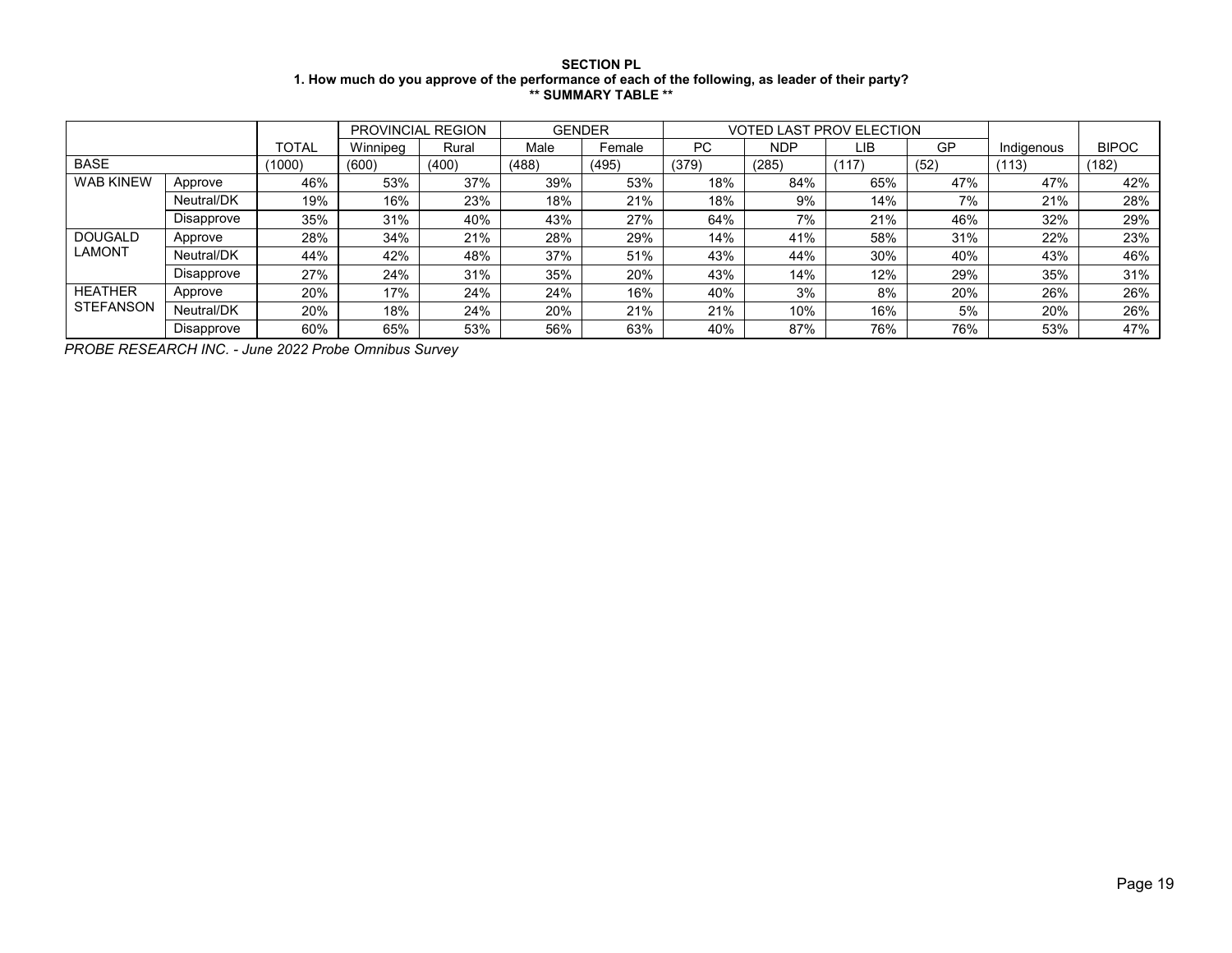# **SECTION PL 1. How much do you approve of the performance of each of the following, as leader of their party? \*\* SUMMARY TABLE \*\***

|                  |            |        |           | <b>AGE</b> |       |           | <b>MALES</b> |       |           | <b>FEMALES</b> |       |
|------------------|------------|--------|-----------|------------|-------|-----------|--------------|-------|-----------|----------------|-------|
|                  |            | TOTAL  | $18 - 34$ | $35 - 54$  | $55+$ | $18 - 34$ | $35 - 54$    | $55+$ | $18 - 34$ | $35 - 54$      | $55+$ |
| <b>BASE</b>      |            | (1000) | (290)     | (320)      | (390) | (148)     | (157)        | (182) | (134)     | (155)          | (206) |
| <b>WAB KINEW</b> | Approve    | 46%    | 50%       | 45%        | 44%   | 45%       | 40%          | 34%   | 58%       | 49%            | 52%   |
|                  | Neutral/DK | 19%    | 22%       | 18%        | 17%   | 20%       | 15%          | 18%   | 24%       | 22%            | 17%   |
|                  | Disapprove | 35%    | 28%       | 37%        | 39%   | 35%       | 45%          | 48%   | 18%       | 29%            | 31%   |
| <b>DOUGALD</b>   | Approve    | 28%    | 28%       | 24%        | 32%   | 27%       | 21%          | 36%   | 31%       | 28%            | 29%   |
| <b>LAMONT</b>    | Neutral/DK | 44%    | 49%       | 46%        | 40%   | 44%       | 38%          | 31%   | 52%       | 53%            | 48%   |
|                  | Disapprove | 27%    | 23%       | 30%        | 28%   | 29%       | 41%          | 33%   | 17%       | 19%            | 23%   |
| <b>HEATHER</b>   | Approve    | 20%    | 15%       | 20%        | 24%   | 19%       | 22%          | 30%   | 10%       | 18%            | 19%   |
| <b>STEFANSON</b> | Neutral/DK | 20%    | 22%       | 23%        | 16%   | 21%       | 26%          | 12%   | 23%       | 21%            | 20%   |
|                  | Disapprove | 60%    | 63%       | 57%        | 60%   | 59%       | 52%          | 58%   | 67%       | 61%            | 61%   |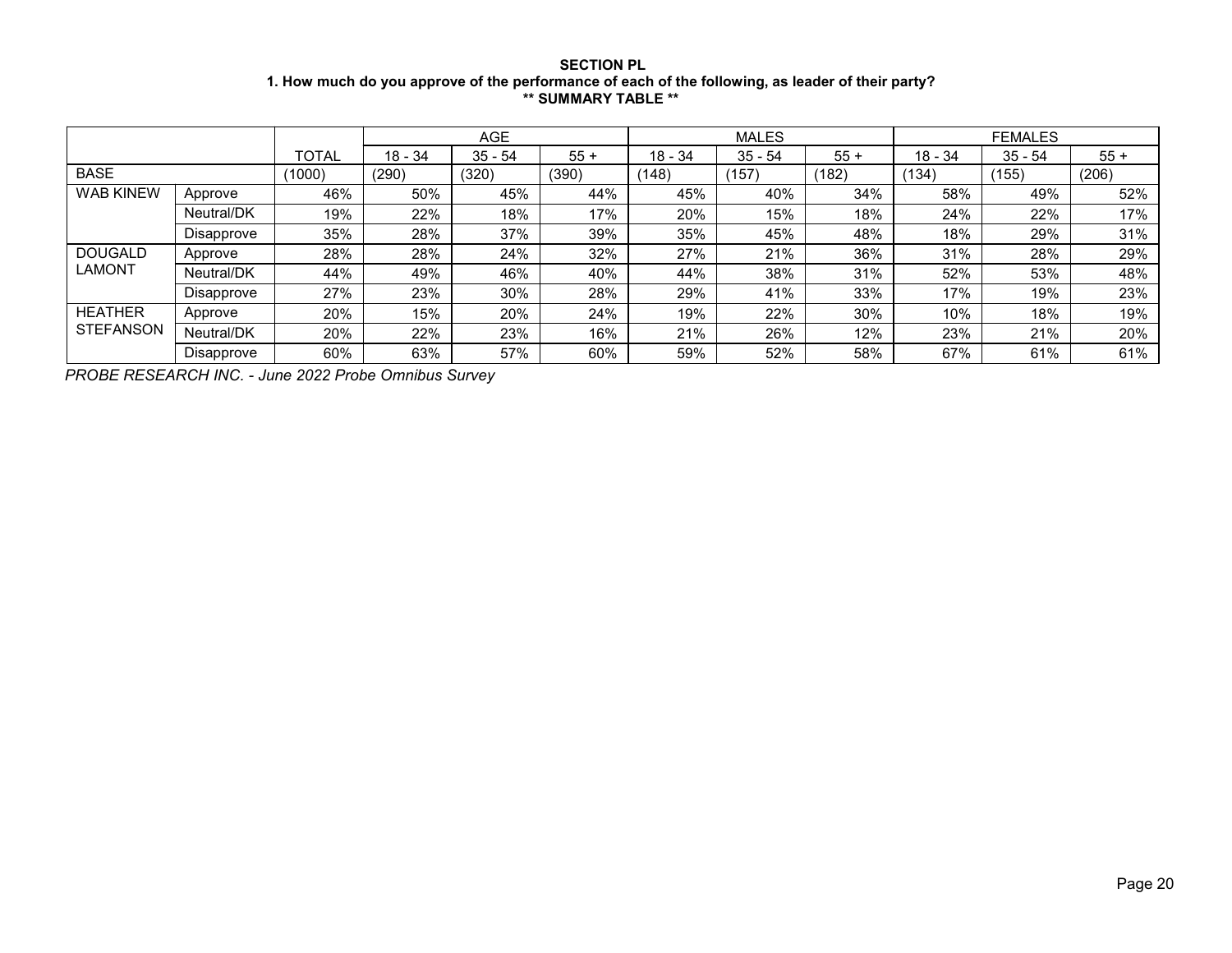# **SECTION PL 1. How much do you approve of the performance of each of the following, as leader of their party? \*\* SUMMARY TABLE \*\***

|                  | PROV VOTE INTENTION |              |            |       |       |      | <b>EDUCATION</b> |            | CHILDREN <16 AT<br><b>HOME</b> |           | <b>RESIDENCE</b> |       | <b>HOUSEHOLD INCOME</b> |       |           |             |           |
|------------------|---------------------|--------------|------------|-------|-------|------|------------------|------------|--------------------------------|-----------|------------------|-------|-------------------------|-------|-----------|-------------|-----------|
|                  |                     | <b>TOTAL</b> | <b>NDP</b> | PC.   | LIB   | GP   | (DK)             | HS or less | Post-Sec                       | Univ Grad | Yes              | No    | Own                     | Rent  | $<$ \$50K | \$50K-\$99K | $$100K +$ |
| <b>BASE</b>      |                     | (1000)       | (377)      | (289) | (106) | (28) | (104)            | (159)      | (405)                          | (422)     | (262)            | (719) | (743)                   | (208) | (176)     | (318)       | (399)     |
| <b>WAB KINEW</b> | Approve             | 46%          | 87%        | 10%   | 42%   | 53%  | 32%              | 39%        | 45%                            | 51%       | 41%              | 49%   | 44%                     | 56%   | 52%       | 43%         | 49%       |
|                  | Neutral/DK          | 19%          | 9%         | 20%   | 23%   | 17%  | 32%              | 24%        | 19%                            | 16%       | 21%              | 17%   | 18%                     | 20%   | 26%       | 16%         | 16%       |
|                  | Disapprove          | 35%          | 4%         | 70%   | 35%   | 29%  | 35%              | 37%        | 36%                            | 32%       | 38%              | 34%   | 38%                     | 25%   | 22%       | 41%         | 35%       |
| <b>DOUGALD</b>   | Approve             | 28%          | 41%        | 9%    | 65%   | 29%  | 22%              | 19%        | 23%                            | 37%       | 22%              | 31%   | 28%                     | 33%   | 32%       | 27%         | 31%       |
| <b>LAMONT</b>    | Neutral/DK          | 44%          | 46%        | 40%   | 25%   | 39%  | 62%              | 48%        | 48%                            | 39%       | 44%              | 44%   | 43%                     | 46%   | 45%       | 43%         | 44%       |
|                  | Disapprove          | 27%          | 13%        | 51%   | 10%   | 31%  | 16%              | 33%        | 28%                            | 23%       | 34%              | 25%   | 29%                     | 21%   | 23%       | 30%         | 26%       |
| <b>HEATHER</b>   | Approve             | 20%          | 2%         | 53%   | 11%   | 12%  | 16%              | 26%        | 23%                            | 15%       | 20%              | 20%   | 20%                     | 18%   | 22%       | 21%         | 16%       |
| <b>STEFANSON</b> | Neutral/DK          | 20%          | 9%         | 25%   | 21%   | 13%  | 35%              | 29%        | 19%                            | 17%       | 26%              | 18%   | 21%                     | 14%   | 24%       | 19%         | 18%       |
|                  | Disapprove          | 60%          | 89%        | 22%   | 68%   | 75%  | 49%              | 45%        | 58%                            | 67%       | 54%              | 62%   | 59%                     | 69%   | 54%       | 59%         | 66%       |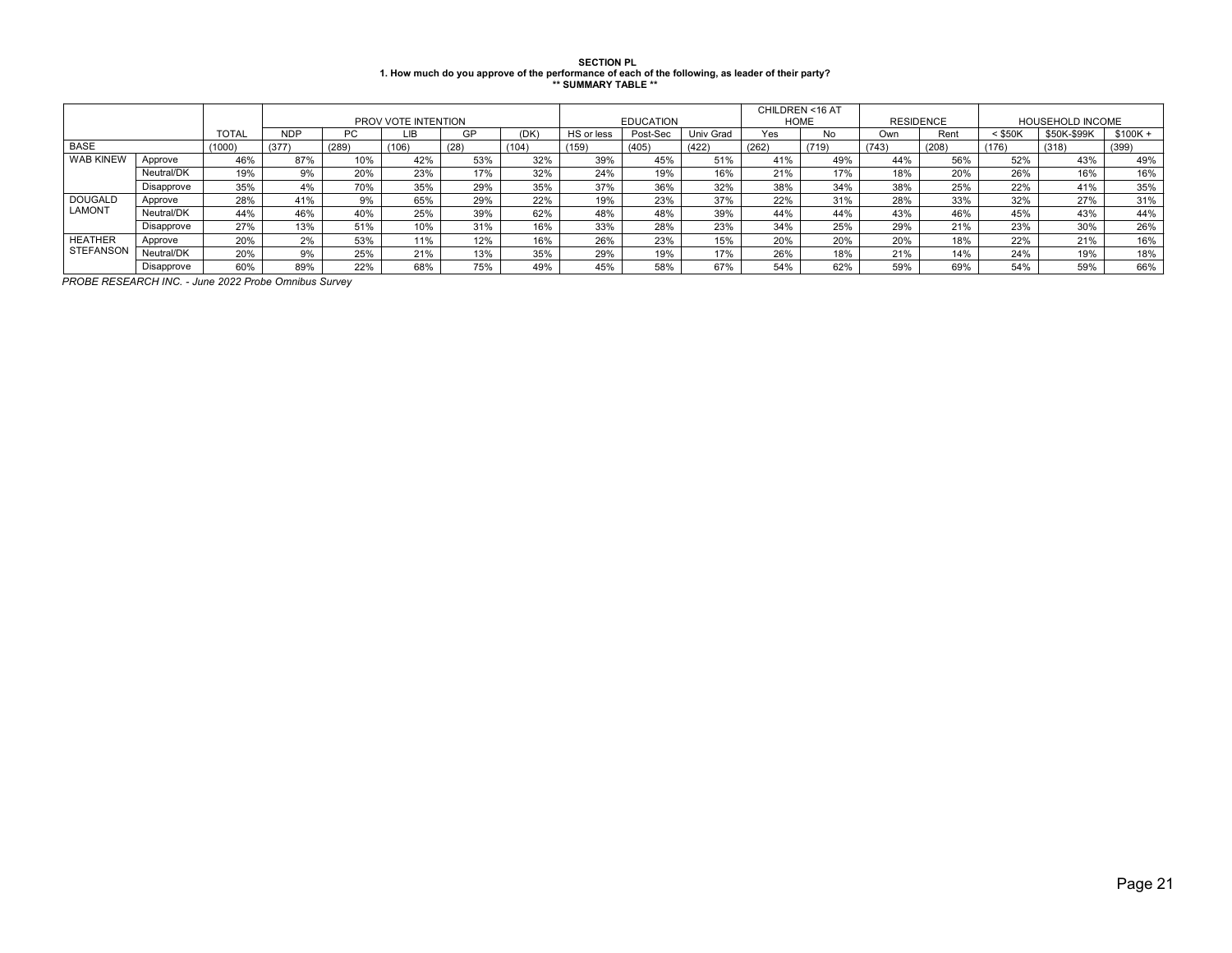#### **SECTION DS Demographics - Region, Gender**

|               |                  |              |            |       | <b>PROV VOTE INTENTION</b> |      |       |           | <b>OBJECTIVE</b> |             | <b>VOTED LAST PROV ELECTION</b> |            |       |      |  |
|---------------|------------------|--------------|------------|-------|----------------------------|------|-------|-----------|------------------|-------------|---------------------------------|------------|-------|------|--|
|               |                  | <b>TOTAL</b> | <b>NDP</b> | PC    | LIB                        | GP   | (DK)  | Deserving | Out other        | <b>Both</b> | PC                              | <b>NDP</b> | LIB   | GP   |  |
| <b>BASE</b>   | Unweighted       | (1000)       | (367)      | (288) | (111)                      | (29) | (108) | (348)     | (186)            | (224)       | (379)                           | (276)      | (136) | (35) |  |
|               |                  | (1000)       | (377)      | (289) | (106)                      | (28) | (104) | (351)     | (178)            | (232)       | (379)                           | (285)      | (117  | (52) |  |
| <b>REGION</b> | (NET) Winnipeg   | 60%          | 71%        | 44%   | 75%                        | 55%  | 52%   | 61%       | 58%              | 65%         | 47%                             | 77%        | 69%   | 64%  |  |
|               | Northwest        | 13%          | 13%        | 11%   | 20%                        | 21%  | 8%    | 11%       | 12%              | 17%         | 12%                             | 9%         | 19%   | 22%  |  |
|               | Northeast        | 11%          | 12%        | 11%   | 8%                         | 11%  | 11%   | 14%       | 10%              | 8%          | 12%                             | 15%        | 6%    | 11%  |  |
|               | Southeast        | 11%          | 12%        | 7%    | 15%                        | 8%   | 10%   | 9%        | 12%              | 10%         | 8%                              | 13%        | 19%   | 5%   |  |
|               | Southwest        | 15%          | 17%        | 9%    | 22%                        | 7%   | 15%   | 15%       | 16%              | 14%         | 12%                             | 16%        | 20%   | 12%  |  |
|               | Core             | 11%          | 17%        | 6%    | 10%                        | 8%   | 9%    | 12%       | 7%               | 16%         | 4%                              | 23%        | 4%    | 14%  |  |
|               | Winnipeg Unknown | 0%           | 1%         |       |                            |      |       | $0\%$     | 0%               |             |                                 | $1\%$      |       |      |  |
|               | Rural            | 40%          | 29%        | 56%   | 25%                        | 45%  | 48%   | 39%       | 42%              | 35%         | 53%                             | 23%        | 31%   | 36%  |  |
| <b>GENDER</b> | Male             | 49%          | 42%        | 64%   | 51%                        | 42%  | 33%   | 53%       | 56%              | 47%         | 58%                             | 41%        | 45%   | 38%  |  |
|               | Female           | 49%          | 57%        | 35%   | 49%                        | 47%  | 64%   | 46%       | 42%              | 51%         | 42%                             | 57%        | 54%   | 51%  |  |
|               | Other            | 2%           | 2%         | $1\%$ |                            | 11%  | 3%    | 1%        | 2%               | 2%          | 0%                              | 2%         | 1%    | 11%  |  |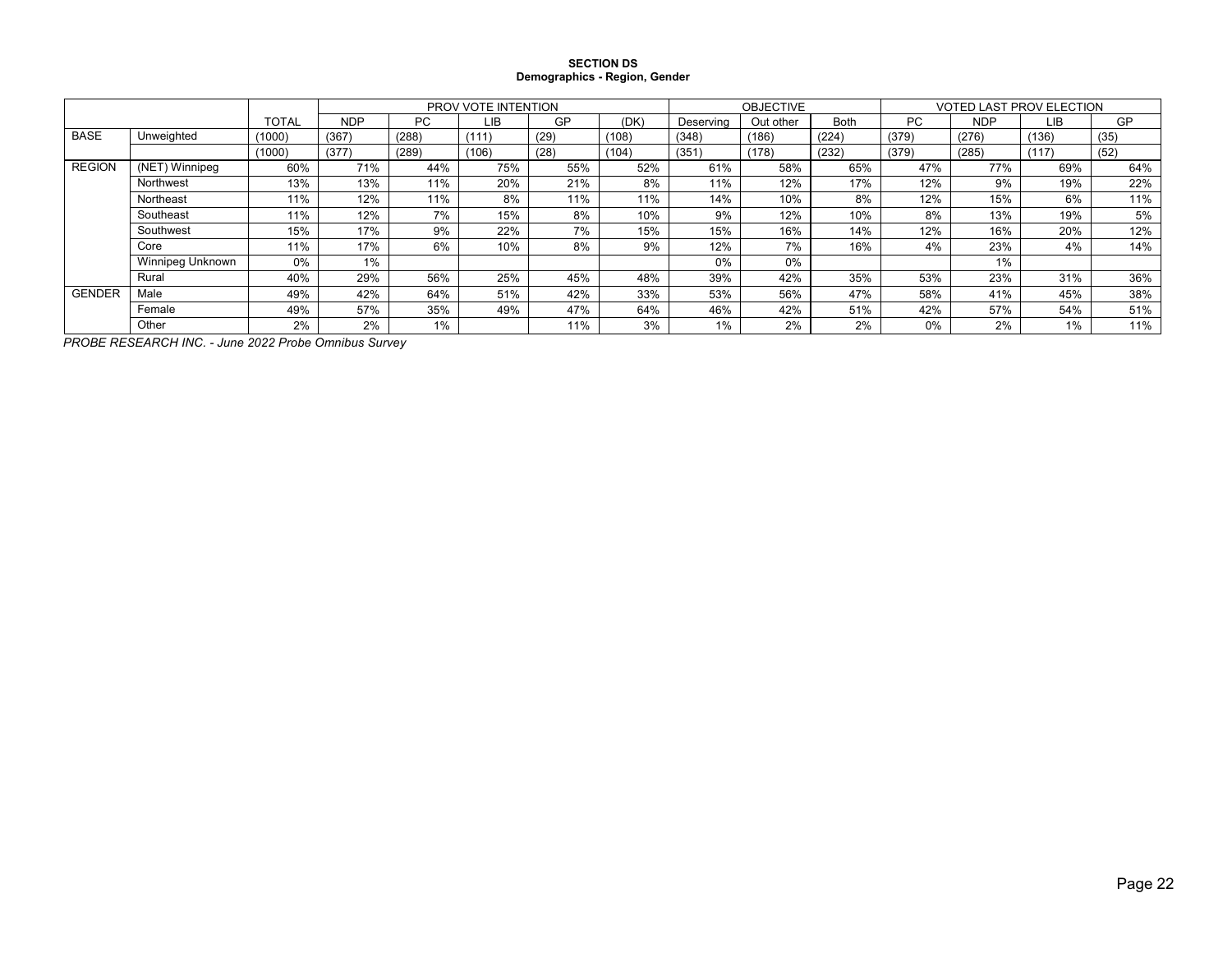|                                                                 | <b>SECTION DS</b> |  |
|-----------------------------------------------------------------|-------------------|--|
| Demographics - Education, Children At Home, Residence Ownership |                   |  |

|                  |                                         |              |            | PROV VOTE INTENTION |       |      |       |           | <b>OBJECTIVE</b> |             | <b>VOTED LAST PROV ELECTION</b> |            |       |      |
|------------------|-----------------------------------------|--------------|------------|---------------------|-------|------|-------|-----------|------------------|-------------|---------------------------------|------------|-------|------|
|                  |                                         | <b>TOTAL</b> | <b>NDP</b> | <b>PC</b>           | LIB   | GP   | (DK)  | Deserving | Out other        | <b>Both</b> | <b>PC</b>                       | <b>NDP</b> | LIB   | GP   |
| <b>BASE</b>      |                                         | (1000)       | (377)      | (289)               | (106) | (28) | (104) | (351)     | (178)            | (232)       | (379)                           | (285)      | (117) | (52) |
| <b>EDUCATION</b> | Grade school/ Some high<br>school       | 3%           | 3%         | 3%                  | 2%    | 10%  | 4%    | 5%        | 4%               | 1%          | 3%                              | 2%         | 2%    | 7%   |
|                  | Completed high school                   | 13%          | 8%         | 16%                 | 10%   | 13%  | 24%   | 12%       | 9%               | 12%         | 15%                             | 11%        | 7%    | 11%  |
|                  | Some apprenticeship/<br>trades training | 4%           | 2%         | 8%                  | 1%    |      | 3%    | 5%        | 4%               | 3%          | 5%                              | 3%         | 3%    |      |
|                  | Journey-Person certificate              | 3%           | 3%         | 5%                  | 5%    |      | 1%    | 5%        | 6%               | 1%          | 5%                              | 4%         | 1%    |      |
|                  | Some community college                  | 4%           | 3%         | 4%                  | 5%    | 5%   | 4%    | 4%        | 4%               | 3%          | 4%                              | 3%         | 4%    | 10%  |
|                  | Completed community<br>college diploma  | 16%          | 16%        | 17%                 | 13%   | 11%  | 19%   | 16%       | 14%              | 14%         | 18%                             | 15%        | 15%   | 15%  |
|                  | Some university                         | 12%          | 13%        | 11%                 | 9%    | 23%  | 12%   | 14%       | 10%              | 12%         | 11%                             | 9%         | 22%   | 9%   |
|                  | Completed university<br>undergrad       | 23%          | 29%        | 19%                 | 30%   | 19%  | 16%   | 22%       | 24%              | 33%         | 21%                             | 33%        | 22%   | 23%  |
|                  | Completed grad/<br>professional degree  | 19%          | 22%        | 16%                 | 23%   | 19%  | 16%   | 17%       | 26%              | 21%         | 16%                             | 19%        | 25%   | 26%  |
|                  | (Refused/NS)                            | 1%           | 0%         | $0\%$               | 2%    |      | 1%    | 1%        |                  |             | 1%                              | $1\%$      |       |      |
| <b>CHILDREN</b>  | Yes                                     | 26%          | 22%        | 32%                 | 19%   | 17%  | 21%   | 25%       | 29%              | 23%         | 28%                             | 24%        | 20%   | 18%  |
| UNDER 16         | No                                      | 72%          | 76%        | 67%                 | 79%   | 83%  | 77%   | 73%       | 69%              | 76%         | 71%                             | 74%        | 77%   | 82%  |
| AT HOME          | (Refused/NS)                            | 2%           | 2%         | 1%                  | 2%    |      | 2%    | 2%        | 1%               | 1%          | 1%                              | 1%         | 2%    |      |
| <b>CURRENT</b>   | Own                                     | 74%          | 72%        | 84%                 | 66%   | 84%  | 71%   | 78%       | 80%              | 68%         | 85%                             | 65%        | 79%   | 75%  |
| <b>RESIDENCE</b> | Rent                                    | 21%          | 26%        | 11%                 | 27%   | 9%   | 23%   | 19%       | 13%              | 30%         | 10%                             | 31%        | 16%   | 22%  |
|                  | Other                                   | 1%           |            | 1%                  | 4%    | 5%   | 1%    |           | 2%               | 1%          | $1\%$                           | $1\%$      | 2%    | 3%   |
|                  | (Refused/NS)                            | 4%           | 2%         | 4%                  | 3%    | 2%   | 5%    | 3%        | 5%               | 2%          | 4%                              | 2%         | 3%    |      |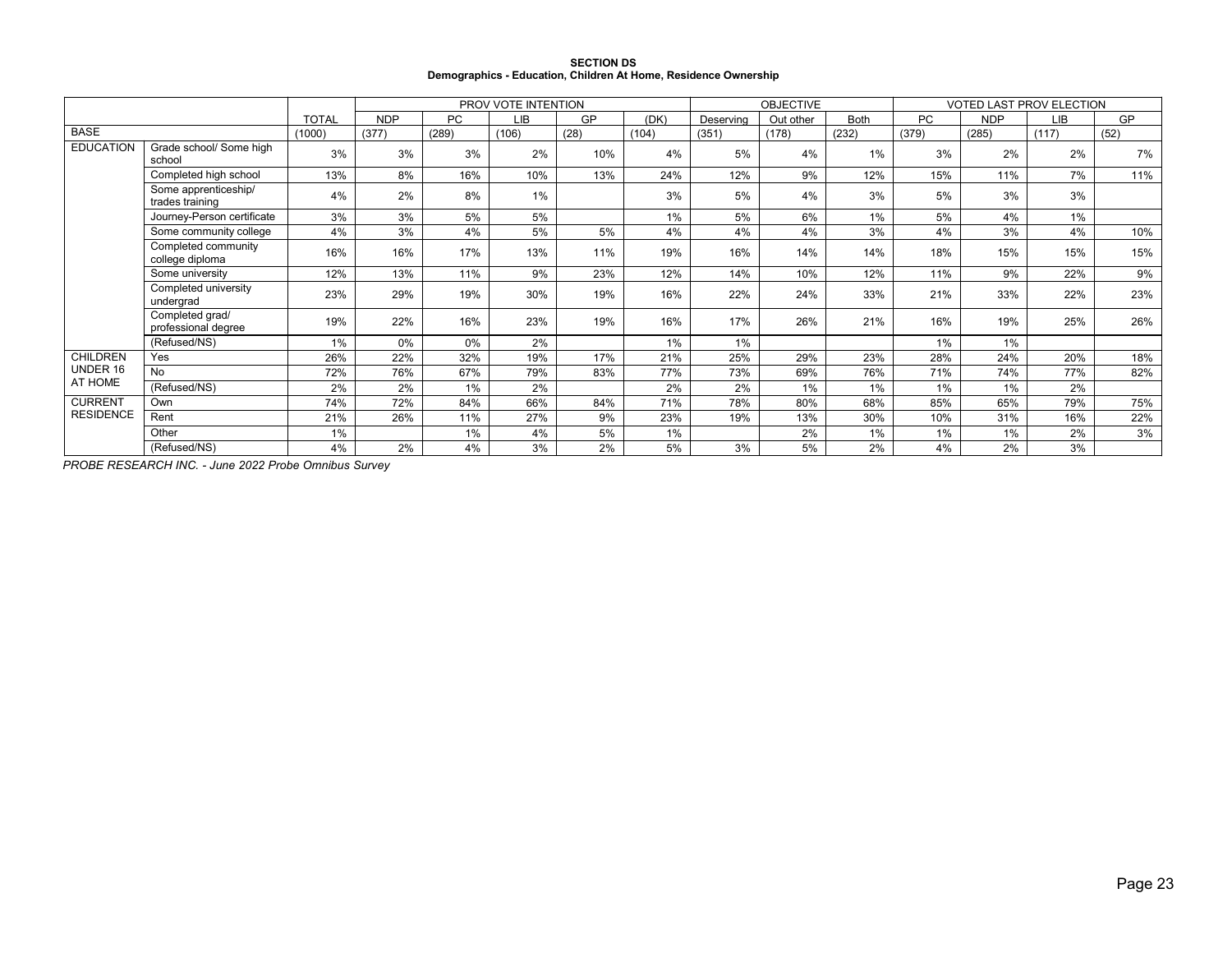#### **SECTION DS Demographics - Age, Family Income**

|                  |                        |              |            |       | PROV VOTE INTENTION |      |       |           | <b>OBJECTIVE</b> |             | <b>VOTED LAST PROV ELECTION</b> |            |       |      |
|------------------|------------------------|--------------|------------|-------|---------------------|------|-------|-----------|------------------|-------------|---------------------------------|------------|-------|------|
|                  |                        | <b>TOTAL</b> | <b>NDP</b> | PC    | LIB                 | GP   | (DK)  | Deserving | Out other        | <b>Both</b> | <b>PC</b>                       | <b>NDP</b> | LIB.  | GP   |
| <b>BASE</b>      |                        | (1000)       | (377)      | (289) | (106)               | (28) | (104) | (351)     | (178)            | (232)       | (379)                           | (285)      | (117) | (52) |
| <b>AGE</b>       | 18 to 34               | 29%          | 34%        | 25%   | 30%                 | 8%   | 18%   | 30%       | 25%              | 31%         | 22%                             | 33%        | 33%   | 15%  |
|                  | 35 to 44               | 16%          | 18%        | 17%   | 15%                 | 18%  | 13%   | 13%       | 23%              | 19%         | 14%                             | 18%        | 18%   | 16%  |
|                  | 45 to 54               | 16%          | 14%        | 18%   | 13%                 | 24%  | 16%   | 16%       | 15%              | 14%         | 17%                             | 15%        | 14%   | 10%  |
|                  | 55 to 64               | 21%          | 15%        | 23%   | 19%                 | 29%  | 33%   | 21%       | 15%              | 20%         | 25%                             | 16%        | 17%   | 30%  |
|                  | 65 and older           | 18%          | 20%        | 17%   | 23%                 | 22%  | 21%   | 20%       | 22%              | 16%         | 22%                             | 17%        | 19%   | 29%  |
| <b>HOUSEHOLD</b> | Less than \$10.000     | 1%           | 1%         |       | 2%                  |      | 1%    | $1\%$     | 0%               | $1\%$       | $0\%$                           | 1%         | $1\%$ |      |
| <b>INCOME</b>    | \$10,000 to \$29,999   | 7%           | 7%         | 3%    | 10%                 | 24%  | 6%    | 9%        | 2%               | 7%          | 5%                              | 7%         | 8%    | 12%  |
|                  | \$30,000 to \$49,999   | 10%          | 11%        | 7%    | 8%                  | 13%  | 14%   | 9%        | 7%               | 11%         | 8%                              | 8%         | 12%   | 10%  |
|                  | \$50,000 to \$59,999   | 7%           | 8%         | 8%    | 8%                  | 6%   | 8%    | 9%        | 5%               | 7%          | 6%                              | 9%         | 3%    | 18%  |
|                  | \$60,000 to \$69,999   | 6%           | 7%         | 6%    | 6%                  | 3%   | 5%    | 5%        | 7%               | 6%          | 6%                              | 7%         | 8%    | 3%   |
|                  | \$70,000 to \$79.999   | 8%           | 7%         | 8%    | 6%                  | 2%   | 6%    | 8%        | 9%               | 6%          | 6%                              | 8%         | 6%    | 2%   |
|                  | \$80,000 to \$99,999   | 11%          | 8%         | 15%   | 13%                 | 10%  | 10%   | 11%       | 14%              | 9%          | 12%                             | 9%         | 15%   | 7%   |
|                  | \$100,000 to \$149,999 | 24%          | 27%        | 21%   | 22%                 | 34%  | 17%   | 21%       | 28%              | 25%         | 25%                             | 27%        | 21%   | 23%  |
|                  | \$150,000 or more      | 16%          | 15%        | 22%   | 18%                 | 3%   | 13%   | 16%       | 21%              | 17%         | 22%                             | 13%        | 17%   | 18%  |
|                  | (Refused/NS)           | 11%          | 9%         | 10%   | 6%                  | 5%   | 19%   | 9%        | 8%               | 10%         | 11%                             | 10%        | 10%   | 7%   |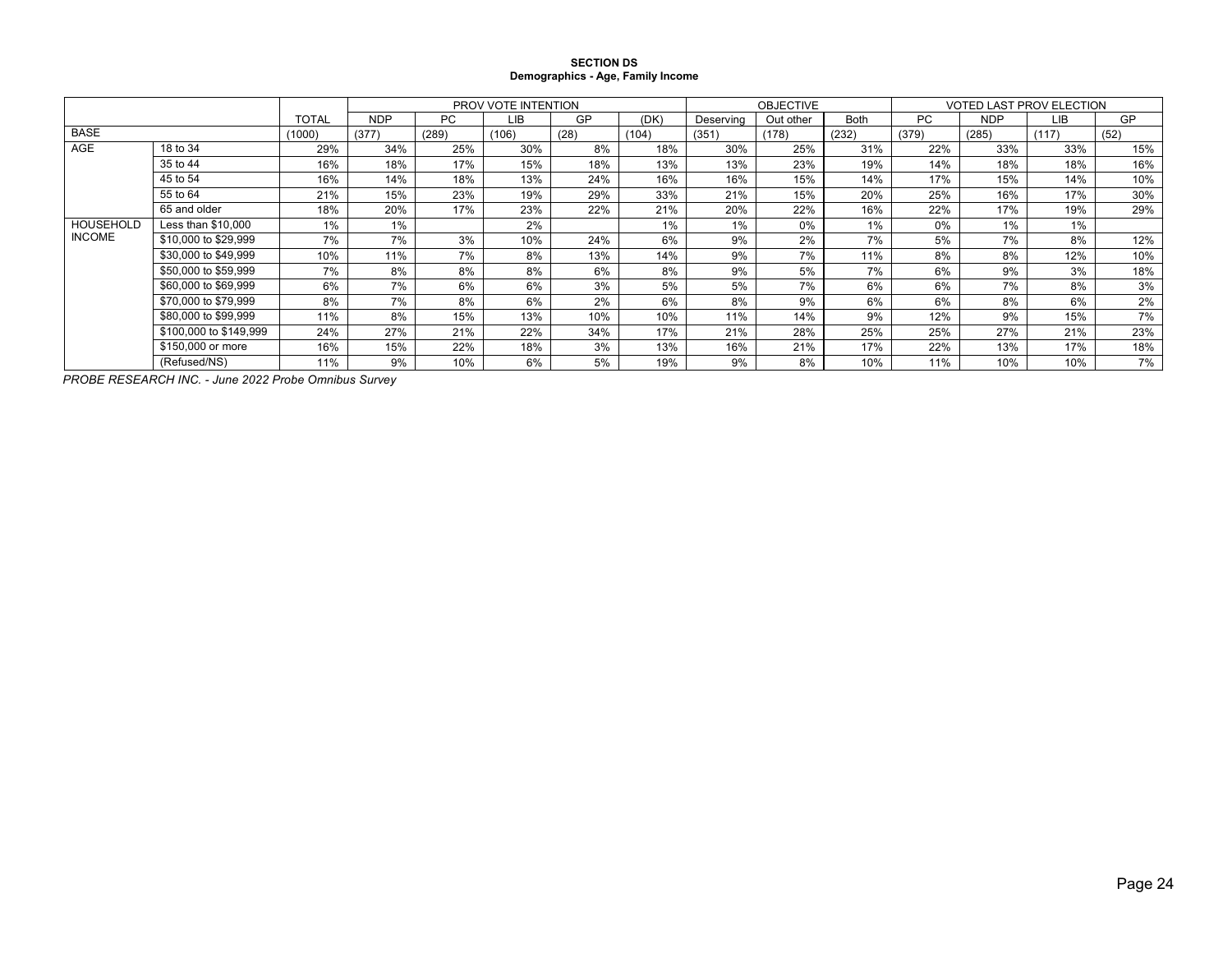| <b>SECTION DS</b>                                                  |
|--------------------------------------------------------------------|
| Demographics - Indigenous Manitoban, Self & Parents Born In Canada |

|                             |                      |              | PROV VOTE INTENTION |           |       |      | <b>OBJECTIVE</b> |           | <b>VOTED LAST PROV ELECTION</b> |             |           |       |       |      |
|-----------------------------|----------------------|--------------|---------------------|-----------|-------|------|------------------|-----------|---------------------------------|-------------|-----------|-------|-------|------|
|                             |                      | <b>TOTAL</b> | <b>NDP</b>          | <b>PC</b> | LIB   | GP   | (DK)             | Deserving | Out other                       | <b>Both</b> | <b>PC</b> | NDP   | LIB   | GP   |
| <b>BASE</b>                 |                      | (1000)       | (377)               | (289)     | (106) | (28) | (104)            | (351)     | (178)                           | (232)       | (379)     | (285) | (117) | (52) |
| <b>IDENTIFY AS</b>          | (Net) YES            | 11%          | 11%                 | 11%       | 12%   | 6%   | 7%               | 14%       | 8%                              | 10%         | 10%       | 11%   | 9%    | 20%  |
| <b>INDIGENOUS</b>           | <b>First Nations</b> | 3%           | 3%                  | 2%        | 5%    |      | 1%               | 5%        | 0%                              | 2%          | 2%        | 3%    | 2%    |      |
|                             | Métis                | 8%           | 7%                  | 8%        | 6%    | 6%   | 6%               | 9%        | 6%                              | 7%          | 8%        | 8%    | 6%    | 18%  |
|                             | Multiple             | 0%           | 0%                  | 1%        | 1%    |      |                  | 0%        | 1%                              | 0%          | 0%        | 0%    | 0%    | 2%   |
|                             | No/ Not indigenous   | 83%          | 84%                 | 82%       | 87%   | 86%  | 90%              | 81%       | 88%                             | 85%         | 84%       | 85%   | 88%   | 78%  |
|                             | (Refused/NS)         | 5%           | 5%                  | 7%        | 1%    | 8%   | 3%               | 6%        | 4%                              | 5%          | 6%        | 4%    | 3%    | 3%   |
| <b>BASE: NON-INDIGENOUS</b> |                      | (887)        | (336)               | (257)     | (93)  | (26) | (96)             | (304)     | (164)                           | (210)       | (341)     | (252) | (107) | (42) |
| PERSON OF COLOUR            | Yes                  | 8%           | 7%                  | 7%        | 12%   | 9%   | 4%               | 12%       | 2%                              | 6%          | 4%        | 5%    | 6%    | 9%   |
|                             | No                   | 88%          | 90%                 | 88%       | 87%   | 88%  | 94%              | 83%       | 95%                             | 91%         | 91%       | 93%   | 91%   | 91%  |
|                             | (Refused/NS)         | 4%           | 3%                  | 5%        | 2%    | 3%   | 2%               | 5%        | 3%                              | 3%          | 5%        | 3%    | 3%    |      |
| <b>BASE</b>                 |                      | (1000)       | (377)               | (289)     | (106) | (28) | (104)            | (351)     | (178)                           | (232)       | (379)     | (285) | (117) | (52) |
| <b>BORN IN CANADA</b>       | Yes                  | 87%          | 89%                 | 88%       | 81%   | 92%  | 85%              | 83%       | 90%                             | 92%         | 90%       | 92%   | 86%   | 95%  |
|                             | No                   | 13%          | 10%                 | 12%       | 19%   | 8%   | 14%              | 16%       | 10%                             | 8%          | 10%       | 8%    | 13%   | 5%   |
|                             | (Refused/NS)         | $1\%$        | 0%                  |           |       |      | 1%               | 0%        |                                 |             | 0%        | 0%    | 1%    |      |
| <b>BASE: BORN IN CANADA</b> |                      | (866)        | (337)               | (255)     | (86)  | (26) | (88)             | (293)     | (161)                           | (213)       | (341)     | (262) | (101) | (49) |
| PARENTS BORN IN             | <b>Both</b>          | 81%          | 79%                 | 78%       | 87%   | 82%  | 83%              | 82%       | 79%                             | 75%         | 78%       | 81%   | 83%   | 81%  |
| CANADA                      | One                  | 13%          | 15%                 | 14%       | 7%    | 8%   | 11%              | 12%       | 12%                             | 18%         | 12%       | 14%   | 14%   | 17%  |
|                             | Neither              | 6%           | 6%                  | 8%        | 5%    | 11%  | 6%               | 5%        | 9%                              | 7%          | 9%        | 5%    | 2%    | 2%   |
|                             | (Refused/NS)         | 0%           | 0%                  | $0\%$     | 1%    |      |                  | 1%        | 0%                              |             | 1%        |       | 1%    |      |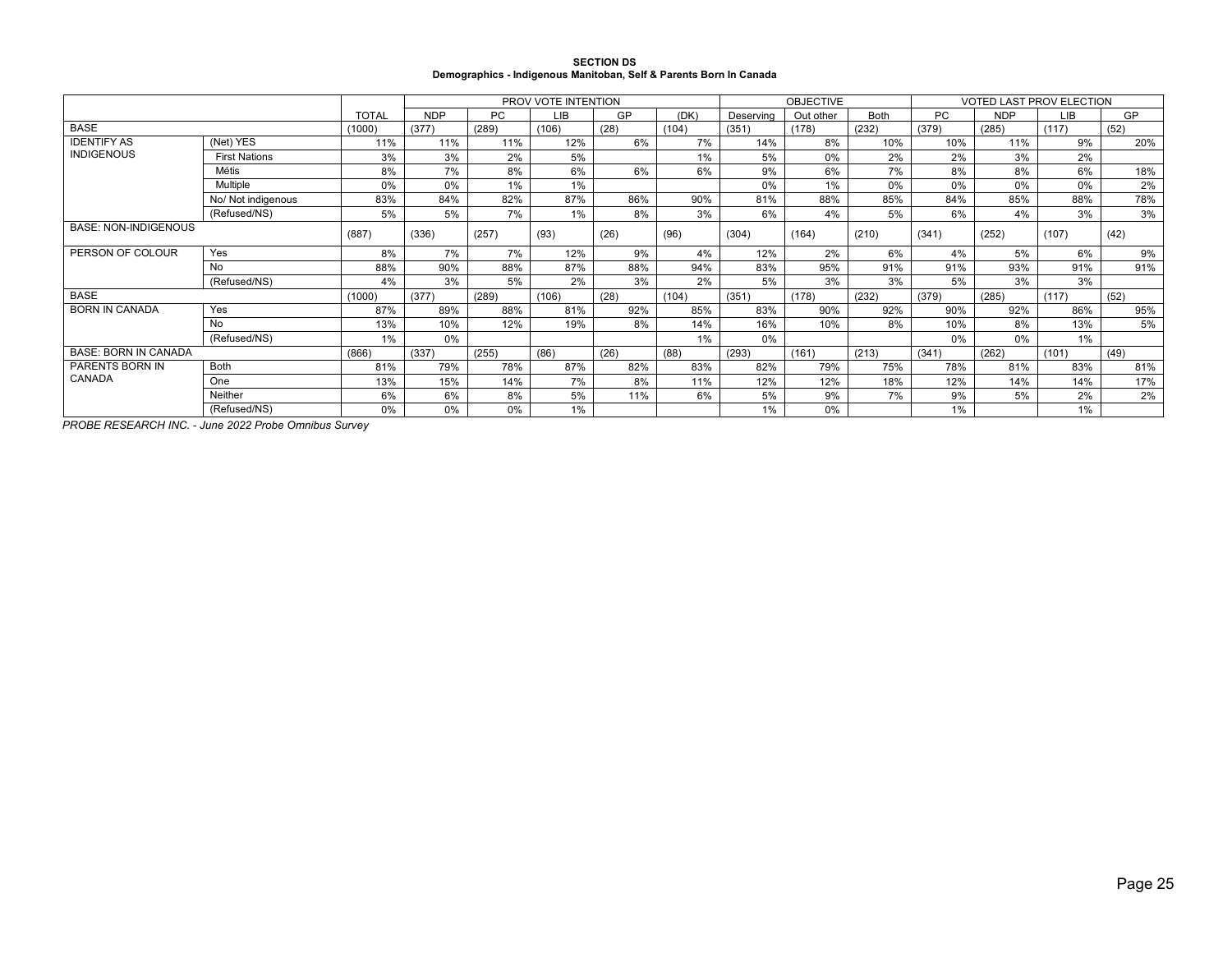#### **DEMOGRAPHICS \*\* (DK/NS) REMOVED \*\***

|                                   |                                         |              |            |          | PROV VOTE INTENTION |      |          |           | <b>OBJECTIVE</b> |             | <b>VOTED LAST PROV ELECTION</b> |            |          |           |
|-----------------------------------|-----------------------------------------|--------------|------------|----------|---------------------|------|----------|-----------|------------------|-------------|---------------------------------|------------|----------|-----------|
|                                   |                                         | <b>TOTAL</b> | <b>NDP</b> | PC       | LIB                 | GP   | (DK)     | Deserving | Out other        | <b>Both</b> | PC                              | <b>NDP</b> | LIB      | GP        |
| <b>BASE</b>                       |                                         | (987)        | (376)      | (289)    | (105)               | (28) | (102)    | (347)     | (178)            | (232)       | (374)                           | (283)      | (117)    | (52)      |
| <b>EDUCATION</b>                  | Grade school/ Some high<br>school       | 3%           | 3%         | 3%       | 2%                  | 10%  | 4%       | 5%        | 4%               | 1%          | 3%                              | 2%         | 2%       | 7%        |
|                                   | Completed high school                   | 13%          | 8%         | 16%      | 11%                 | 13%  | 25%      | 12%       | 9%               | 12%         | 15%                             | 11%        | 7%       | 11%       |
|                                   | Some apprenticeship/<br>trades training | 4%           | 2%         | 8%       | 1%                  |      | 3%       | 5%        | 4%               | 3%          | 5%                              | 3%         | 3%       |           |
|                                   | Journey-Person certificate              | 3%           | 3%         | 5%       | 5%                  |      | 1%       | 5%        | 6%               | 1%          | 5%                              | 4%         | 1%       |           |
|                                   | Some community college                  | 4%           | 3%         | 4%       | 5%                  | 5%   | 4%       | 4%        | 4%               | 3%          | 4%                              | 3%         | 4%       | 10%       |
|                                   | Completed community<br>college diploma  | 17%          | 16%        | 17%      | 13%                 | 11%  | 19%      | 16%       | 14%              | 14%         | 19%                             | 15%        | 15%      | 15%       |
|                                   | Some university                         | 12%          | 13%        | 11%      | 9%                  | 23%  | 12%      | 14%       | 10%              | 12%         | 11%                             | 9%         | 22%      | 9%        |
|                                   | Completed university<br>undergrad       | 24%          | 29%        | 19%      | 31%                 | 19%  | 16%      | 22%       | 24%              | 33%         | 21%                             | 33%        | 22%      | 23%       |
|                                   | Completed grad/<br>professional degree  | 19%          | 22%        | 16%      | 23%                 | 19%  | 16%      | 17%       | 26%              | 21%         | 17%                             | 20%        | 25%      | 26%       |
| <b>BASE</b>                       |                                         | (980)        | (371)      | (288)    | (104)               | (28) | (102)    | (345)     | (176)            | (230)       | (375)                           | (281)      | (115)    | (52)      |
| <b>CHILDREN UNDER</b>             | Yes                                     | 27%          | 23%        | 33%      | 20%                 | 17%  | 22%      | 25%       | 30%              | 23%         | 28%                             | 25%        | 21%      | 18%       |
| 16 AT HOME                        | No                                      | 73%          | 77%        | 67%      | 80%                 | 83%  | 78%      | 75%       | 70%              | 77%         | 72%                             | 75%        | 79%      | 82%       |
| <b>BASE</b>                       |                                         | (964)        | (371)      | (277)    | (103)               | (27) | (99)     | (341)     | (169)            | (228)       | (363)                           | (278)      | (114)    | (52)      |
| <b>CURRENT</b>                    | Own                                     | 77%          | 73%        | 88%      | 68%                 | 86%  | 75%      | 80%       | 85%              | 69%         | 88%                             | 67%        | 81%      | 75%       |
| <b>RESIDENCE</b>                  | Rent                                    | 22%          | 27%        | 11%      | 28%                 | 9%   | 24%      | 20%       | 14%              | 30%         | 11%                             | 32%        | 17%      | 22%       |
|                                   | Other                                   | 1%           |            | 1%       | 4%                  | 5%   | 1%       |           | 2%               | 1%          | 1%                              | $1\%$      | 2%       | 3%        |
| <b>BASE</b>                       |                                         | (893)        | (342)      | (260)    | (100)               | (26) | (84)     | (319)     | (164)            | (208)       | (336)                           | (258)      | (105)    | (48)      |
| <b>HOUSEHOLD</b>                  | Less than \$10,000                      | 1%           | 1%         |          | 2%                  |      | 1%       | 1%        | $0\%$            | 1%          | 0%                              | 1%         | $1\%$    |           |
| <b>INCOME</b>                     | \$10,000 to \$29,999                    | 8%           | 8%         | 4%       | 11%                 | 26%  | 8%       | 10%       | 2%               | 8%          | 5%                              | 8%         | 8%       | 13%       |
|                                   | \$30,000 to \$49.999                    | 11%          | 12%        | 8%       | 9%                  | 14%  | 18%      | 10%       | 7%               | 12%         | 9%                              | 9%         | 13%      | 11%       |
|                                   | \$50,000 to \$59,999                    | 8%           | 8%         | 9%       | 9%                  | 6%   | 10%      | 10%       | 5%               | 8%          | 6%                              | 10%        | 4%       | 19%       |
|                                   | \$60,000 to \$69,999                    | 7%           | 7%         | 7%       | 6%                  | 3%   | 7%       | 6%        | 7%               | 7%          | 6%                              | 8%         | 9%       | 3%        |
|                                   | \$70,000 to \$79,999                    | 9%           | 8%         | 9%       | 7%                  | 3%   | 7%       | 9%        | 10%              | 7%          | 7%                              | 9%         | 6%       | $2\%$     |
|                                   | \$80,000 to \$99,999                    | 12%          | 9%         | 16%      | 14%                 | 11%  | 13%      | 13%       | 15%              | 11%         | 14%                             | 10%        | 17%      | 7%        |
|                                   | \$100,000 to \$149,999                  | 26%          | 30%        | 23%      | 24%                 | 35%  | 21%      | 23%       | 31%              | 28%         | 28%                             | 30%        | 23%      | 25%       |
|                                   | \$150,000 or more                       | 18%          | 16%        | 25%      | 19%                 | 3%   | 17%      | 18%       | 22%              | 19%         | 25%                             | 15%        | 19%      | 19%       |
| <b>BASE</b><br><b>IDENTIFY AS</b> | (Net) YES                               | (948)        | (359)      | (271)    | (105)               | (26) | (101)    | (331)     | (170)            | (220)       | (357)                           | (274)      | (113)    | (50)      |
| <b>INDIGENOUS</b>                 | <b>First Nations</b>                    | 12%          | 12%        | 12%      | 12%                 | 6%   | 8%       | 14%       | 8%               | 10%         | 10%                             | 12%        | 9%<br>2% | 20%       |
|                                   | <b>Métis</b>                            | 3%<br>9%     | 3%<br>8%   | 3%<br>9% | 5%<br>6%            | 6%   | 1%<br>7% | 5%<br>9%  | $0\%$<br>6%      | 2%<br>8%    | 2%<br>8%                        | 3%<br>8%   | 6%       |           |
|                                   | Multiple                                | 0%           | 0%         | 1%       | 1%                  |      |          | 0%        | 1%               | 0%          | 0%                              | 0%         | 1%       | 18%<br>2% |
|                                   | No/ Not indigenous                      | 88%          | 88%        | 88%      | 88%                 | 94%  | 92%      | 86%       | 92%              | 90%         | 90%                             | 88%        | 91%      | 80%       |
| <b>BASE</b>                       |                                         | (994)        | (376)      | (289)    | (106)               | (28) | (103)    | (350)     | (178)            | (232)       | (378)                           | (284)      | (117)    | (52)      |
| <b>BORN IN CANADA</b>             | Yes                                     | 87%          | 90%        | 88%      | 81%                 | 92%  | 86%      | 84%       | 90%              | 92%         | 90%                             | 92%        | 86%      | 95%       |
|                                   | <b>No</b>                               | 13%          | 10%        | 12%      | 19%                 | 8%   | 14%      | 16%       | 10%              | 8%          | 10%                             | 8%         | 14%      | 5%        |
| <b>BASE</b>                       |                                         | (862)        | (336)      | (254)    | (86)                | (26) | (88)     | (291)     | (160)            | (213)       | (339)                           | (262)      | (100)    | (49)      |
| <b>PARENTS BORN IN</b>            | <b>Both</b>                             | 81%          | 79%        | 78%      | 88%                 | 82%  | 83%      | 83%       | 79%              | 75%         | 79%                             | 81%        | 83%      | 81%       |
| CANADA                            | One                                     | 13%          | 15%        | 14%      | 7%                  | 8%   | 11%      | 12%       | 12%              | 18%         | 12%                             | 14%        | 15%      | 17%       |
|                                   | Neither                                 | 6%           | 6%         | 8%       | 5%                  | 11%  | 6%       | 5%        | 9%               | 7%          | 9%                              | 5%         | 2%       | 2%        |
| <b>BASE</b>                       |                                         | (849)        | (327)      | (243)    | (92)                | (25) | (95)     | (288)     | (160)            | (204)       | (324)                           | (246)      | (104)    | (42)      |
| PERSON OF                         | Yes                                     | 8%           | 7%         | 8%       | 12%                 | 9%   | 4%       | 13%       | 2%               | 6%          | 5%                              | 5%         | 7%       | 9%        |
| <b>COLOUR</b><br>No               |                                         | 92%          | 93%        | 92%      | 88%                 | 91%  | 96%      | 87%       | 98%              | 94%         | 95%                             | 95%        | 93%      | 91%       |